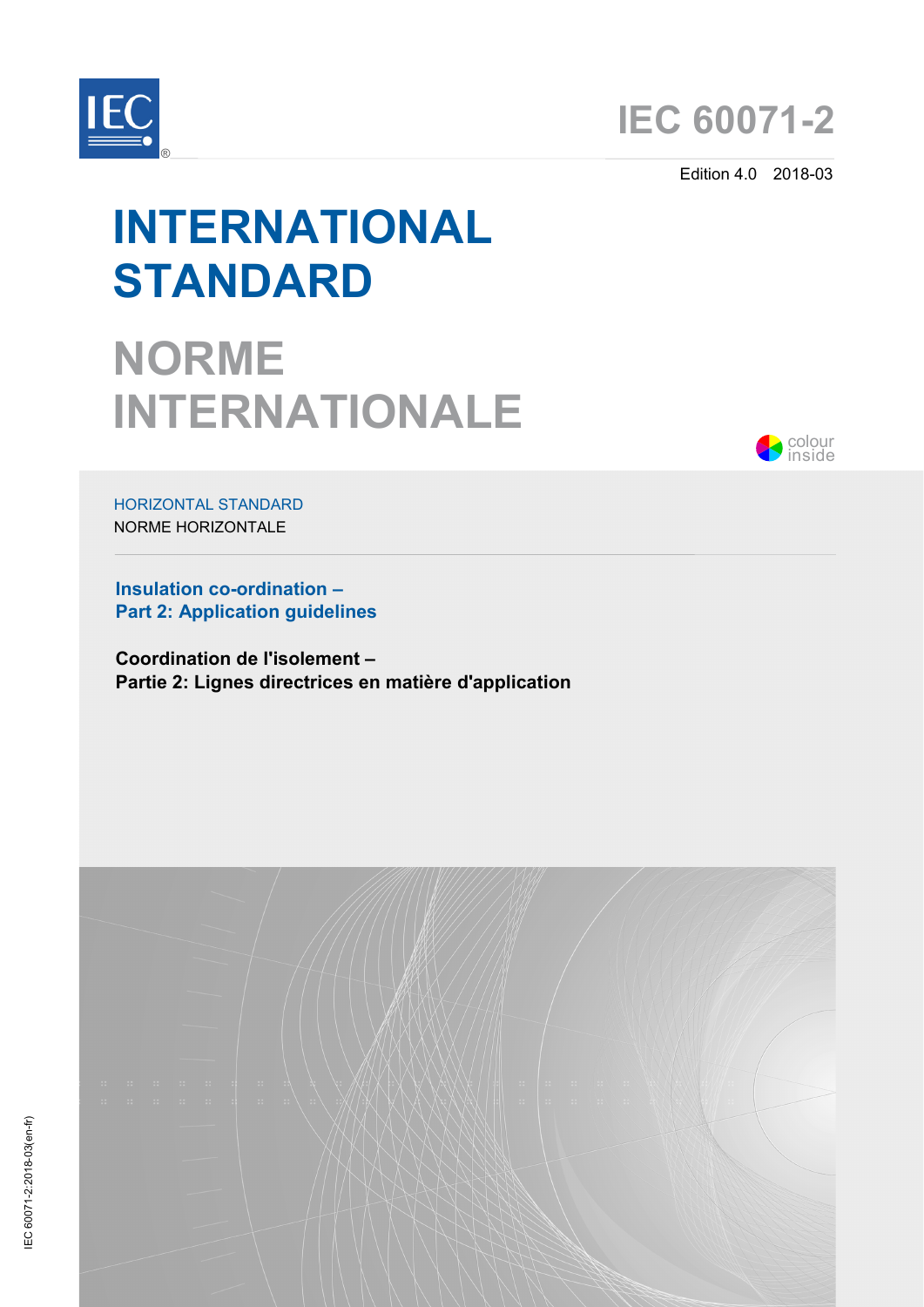# **CONTENTS**

| 1 |       |                                                                       |  |
|---|-------|-----------------------------------------------------------------------|--|
| 2 |       |                                                                       |  |
| 3 |       |                                                                       |  |
|   | 3.1   |                                                                       |  |
|   | 3.2   |                                                                       |  |
|   | 3.3   |                                                                       |  |
| 4 |       |                                                                       |  |
|   | 4.1   |                                                                       |  |
|   | 4.2   |                                                                       |  |
|   | 4.2.1 |                                                                       |  |
|   | 4.2.2 |                                                                       |  |
|   | 4.2.3 | Line surge arresters (LSA) for overhead transmission and distribution |  |
|   | 4.3   |                                                                       |  |
|   | 4.3.1 |                                                                       |  |
|   | 4.3.2 |                                                                       |  |
|   | 4.3.3 |                                                                       |  |
|   | 4.3.4 |                                                                       |  |
|   | 4.3.5 |                                                                       |  |
| 5 |       |                                                                       |  |
|   | 5.1   |                                                                       |  |
|   | 5.1.1 |                                                                       |  |
|   | 5.1.2 |                                                                       |  |
|   | 5.1.3 |                                                                       |  |
|   | 5.1.4 |                                                                       |  |
|   | 5.1.5 |                                                                       |  |
|   | 5.2   |                                                                       |  |
|   | 5.3   |                                                                       |  |
|   | 5.3.1 |                                                                       |  |
|   | 5.3.2 | Insulation co-ordination procedures for continuous (power-frequency)  |  |
|   | 5.3.3 | Insulation co-ordination procedures for slow-front overvoltages40     |  |
|   | 5.3.4 | Insulation co-ordination procedures for fast-front overvoltages 45    |  |
| 6 |       |                                                                       |  |
|   | 6.1   |                                                                       |  |
|   | 6.2   |                                                                       |  |
|   | 6.2.1 |                                                                       |  |
|   | 6.2.2 |                                                                       |  |
|   | 6.3   |                                                                       |  |
|   | 6.3.1 |                                                                       |  |
|   | 6.3.2 |                                                                       |  |
|   | 6.3.3 |                                                                       |  |
|   | 6.3.4 |                                                                       |  |
|   | 6.3.5 |                                                                       |  |
| 7 |       |                                                                       |  |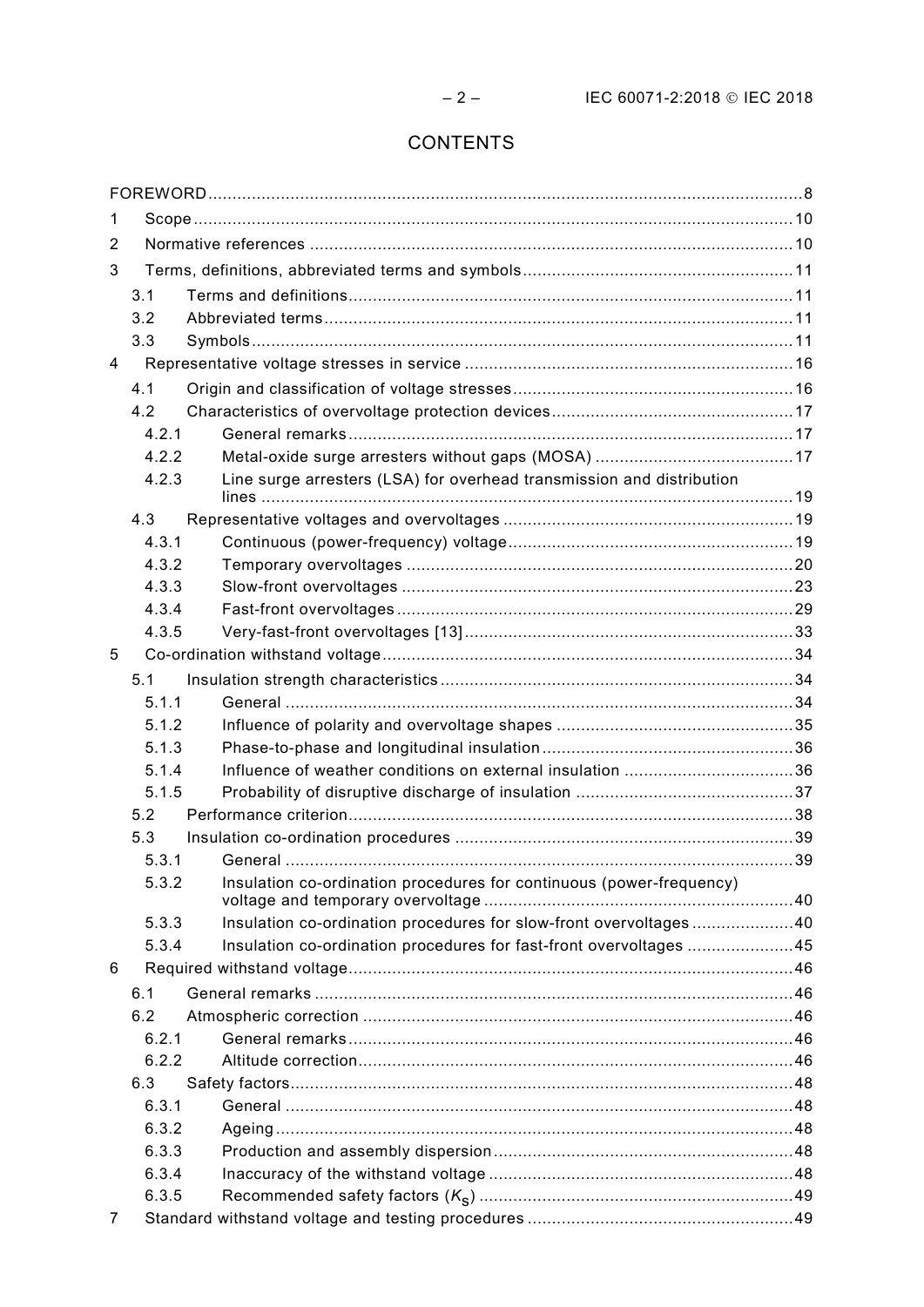|   | 7.1        |                                                                                      |  |
|---|------------|--------------------------------------------------------------------------------------|--|
|   | 7.1.1      |                                                                                      |  |
|   | 7.1.2      |                                                                                      |  |
|   | 7.1.3      |                                                                                      |  |
|   | 7.2        |                                                                                      |  |
|   | 7.2.1      |                                                                                      |  |
|   | 7.2.2      |                                                                                      |  |
|   | 7.3        |                                                                                      |  |
|   | 7.3.1      |                                                                                      |  |
|   | 7.3.2      |                                                                                      |  |
|   | 7.3.3      |                                                                                      |  |
|   | 7.3.4      |                                                                                      |  |
|   | 7.3.5      |                                                                                      |  |
|   | 7.3.6      |                                                                                      |  |
|   | 7.3.7      |                                                                                      |  |
| 8 |            |                                                                                      |  |
|   | 8.1        |                                                                                      |  |
|   | 8.2        | Insulation co-ordination for operating voltages and temporary overvoltages 55        |  |
|   | 8.3        |                                                                                      |  |
|   | 8.3.1      |                                                                                      |  |
|   | 8.3.2      |                                                                                      |  |
|   | 8.3.3      |                                                                                      |  |
|   | 8.4        |                                                                                      |  |
|   | 8.4.1      |                                                                                      |  |
|   | 8.4.2      | Distribution lines………………………………………………………………………………………56                                |  |
|   | 8.4.3      |                                                                                      |  |
| 9 |            |                                                                                      |  |
|   | 9.1        |                                                                                      |  |
|   | 9.1.1      |                                                                                      |  |
|   | 9.1.2      |                                                                                      |  |
|   | 9.1.3      |                                                                                      |  |
|   | 9.1.4      |                                                                                      |  |
|   | 9.1.5      |                                                                                      |  |
|   | 9.2        |                                                                                      |  |
|   | 9.2.1      | Substations in distribution systems with $U_m$ up to 36 kV in range $1$ 58           |  |
|   | 9.2.2      | Substations in transmission systems with $U_m$ between 52,5 kV and                   |  |
|   |            |                                                                                      |  |
|   | 9.2.3      | Annex A (informative) Determination of temporary overvoltages due to earth faults 61 |  |
|   |            |                                                                                      |  |
|   |            |                                                                                      |  |
|   | B.1        |                                                                                      |  |
|   | B.2        |                                                                                      |  |
|   | <b>B.3</b> |                                                                                      |  |
|   |            | Annex C (informative) Determination of the representative slow-front overvoltage due |  |
|   |            |                                                                                      |  |
|   | C.1<br>C.2 |                                                                                      |  |
|   |            | Probability distribution of the representative amplitude of the prospective          |  |
|   |            |                                                                                      |  |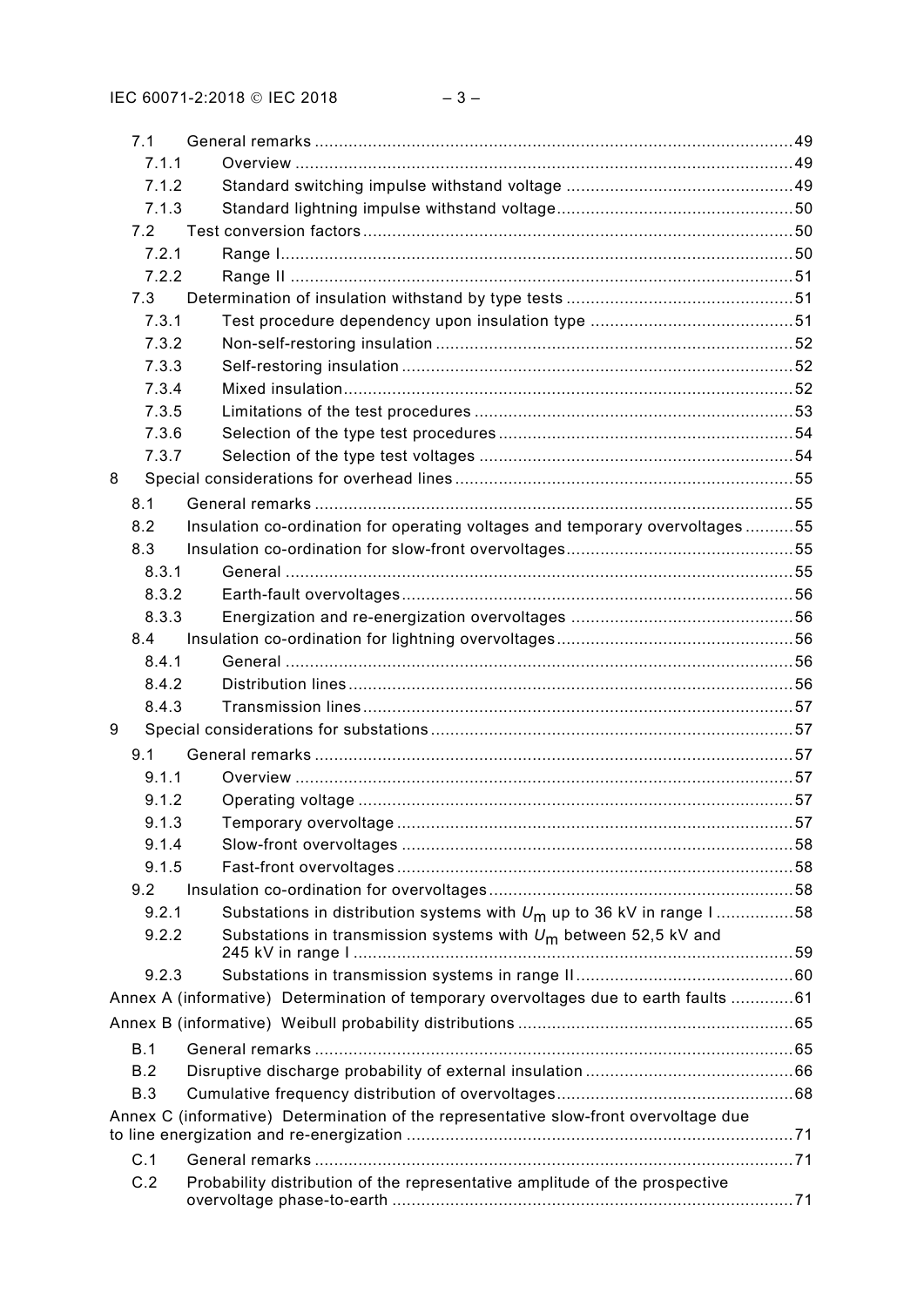| C.3        | Probability distribution of the representative amplitude of the prospective       |  |
|------------|-----------------------------------------------------------------------------------|--|
| C.4        |                                                                                   |  |
| C.5        |                                                                                   |  |
| Annex D    |                                                                                   |  |
| D.1        |                                                                                   |  |
| D.2        |                                                                                   |  |
|            |                                                                                   |  |
| D.3<br>D.4 |                                                                                   |  |
|            |                                                                                   |  |
|            |                                                                                   |  |
| E.1        |                                                                                   |  |
| E.2        |                                                                                   |  |
| E.2.1      |                                                                                   |  |
| E.2.2      |                                                                                   |  |
| E.3        | Estimation of the representative lightning overvoltage amplitude90                |  |
| E.3.1      |                                                                                   |  |
| E.3.2      |                                                                                   |  |
| E.3.3      |                                                                                   |  |
| E.4        |                                                                                   |  |
| E.5        | Assumed maximum value of the representative lightning overvoltage 95              |  |
|            | Annex F (informative) Calculation of air gap breakdown strength from experimental |  |
|            |                                                                                   |  |
| F.1        |                                                                                   |  |
| F.2        |                                                                                   |  |
| F.3        |                                                                                   |  |
| F.4        |                                                                                   |  |
|            | Annex G (informative) Examples of insulation co-ordination procedure  102         |  |
| G.1        |                                                                                   |  |
| G.2        | Numerical example for a system in range I (with nominal voltage of 230 kV)102     |  |
| G.2.1      |                                                                                   |  |
| G.2.2      |                                                                                   |  |
| G.2.3      |                                                                                   |  |
| G.2.4      | Part 3: flow charts related to the example of Clause G.2 112                      |  |
| G.3        | Numerical example for a system in range II (with nominal voltage of 735 kV)117    |  |
| G.3.1      |                                                                                   |  |
| G.3.2      | Step 1: determination of the representative overvoltages -                        |  |
|            |                                                                                   |  |
| G.3.3      | Step 2: determination of the co-ordination withstand voltages -                   |  |
|            |                                                                                   |  |
| G.3.4      | Step 3: determination of the required withstand voltages - values of              |  |
| G.3.5      | Step 4: conversion to switching impulse withstand voltages (SIWV)120              |  |
| G.3.6      |                                                                                   |  |
| G.3.7      | Considerations relative to phase-to-phase insulation co-ordination121             |  |
| G.3.8      |                                                                                   |  |
| G.3.9      |                                                                                   |  |
| G.4        |                                                                                   |  |
|            | Numerical example for substations in distribution systems with $U_m$ up to        |  |
| G.4.1      |                                                                                   |  |
|            |                                                                                   |  |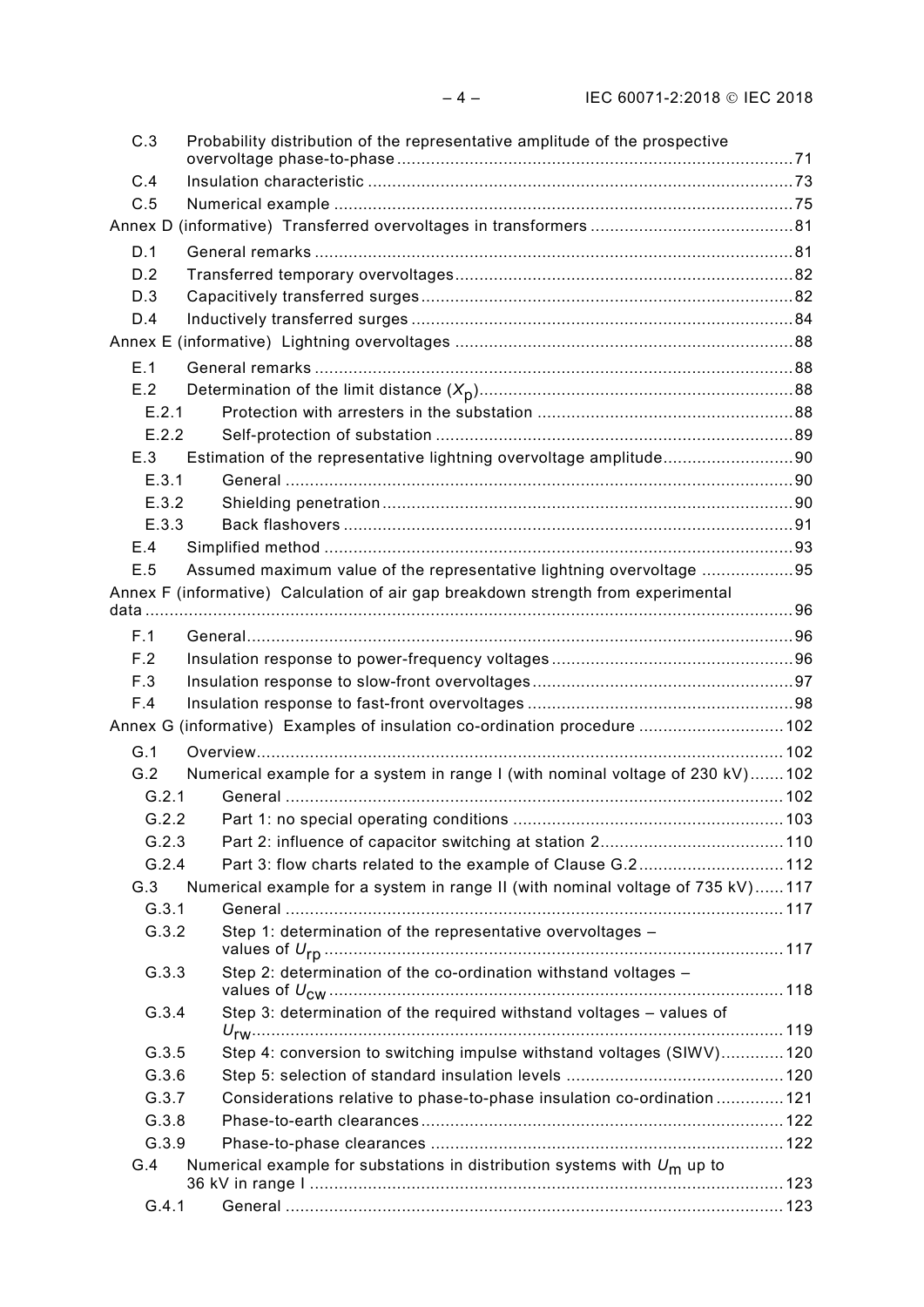| G.4.2           | Step 1: determination of the representative overvoltages -                                                                                                              |  |
|-----------------|-------------------------------------------------------------------------------------------------------------------------------------------------------------------------|--|
| G.4.3           | Step 2: determination of the co-ordination withstand voltages -                                                                                                         |  |
| G.4.4           | Step 3: determination of required withstand voltages – values of $U_{rw}$ 125                                                                                           |  |
| G.4.5           | Step 4: conversion to standard short-duration power-frequency and                                                                                                       |  |
| G.4.6           |                                                                                                                                                                         |  |
| G.4.7           | Summary of insulation co-ordination procedure for the example of                                                                                                        |  |
|                 | Annex H (informative) Atmospheric correction - Altitude correction  129                                                                                                 |  |
| H.1             |                                                                                                                                                                         |  |
| H.1.1           |                                                                                                                                                                         |  |
| H.1.2           | Task of atmospheric correction in insulation co-ordination  130                                                                                                         |  |
| H.2             |                                                                                                                                                                         |  |
| H.2.1           |                                                                                                                                                                         |  |
| H.2.2           |                                                                                                                                                                         |  |
| H.2.3           |                                                                                                                                                                         |  |
| H.2.4           |                                                                                                                                                                         |  |
| H.3             |                                                                                                                                                                         |  |
| H.3.1           |                                                                                                                                                                         |  |
| H.3.2           |                                                                                                                                                                         |  |
| H.3.3           | Standard equipment operating at altitudes up to 1 000 m 137                                                                                                             |  |
| H.3.4           |                                                                                                                                                                         |  |
| H.4             |                                                                                                                                                                         |  |
| H.4.1           |                                                                                                                                                                         |  |
| H.4.2           | Derivation of exponent m for switching impulse voltage  138                                                                                                             |  |
| H.4.3           | Derivation of exponent m for critical switching impulse voltage  141                                                                                                    |  |
|                 | Annex I (informative) Evaluation method of non-standard lightning overvoltage shape<br>for representative voltages and overvoltages …………………………………………………………………………………………… |  |
| 1.1             |                                                                                                                                                                         |  |
| 1.2             |                                                                                                                                                                         |  |
| 1.3             |                                                                                                                                                                         |  |
| 1.3.1           |                                                                                                                                                                         |  |
| 1.3.2           |                                                                                                                                                                         |  |
| $\mathsf{I}$ .4 |                                                                                                                                                                         |  |
| 1.4.1           |                                                                                                                                                                         |  |
| 1.4.2           |                                                                                                                                                                         |  |
|                 | Annex J (informative) Insulation co-ordination for very-fast-front overvoltages in UHV                                                                                  |  |
| J.1             |                                                                                                                                                                         |  |
| J.2             |                                                                                                                                                                         |  |
| J.3             |                                                                                                                                                                         |  |
|                 |                                                                                                                                                                         |  |
|                 |                                                                                                                                                                         |  |

| Figure 1 – Range of 2 % slow-front overvoltages at the receiving end due to line  |  |
|-----------------------------------------------------------------------------------|--|
| Figure 2 – Ratio between the 2 % values of slow-front overvoltages phase-to-phase |  |
| Figure 3 – Diagram for surge arrester connection to the protected object33        |  |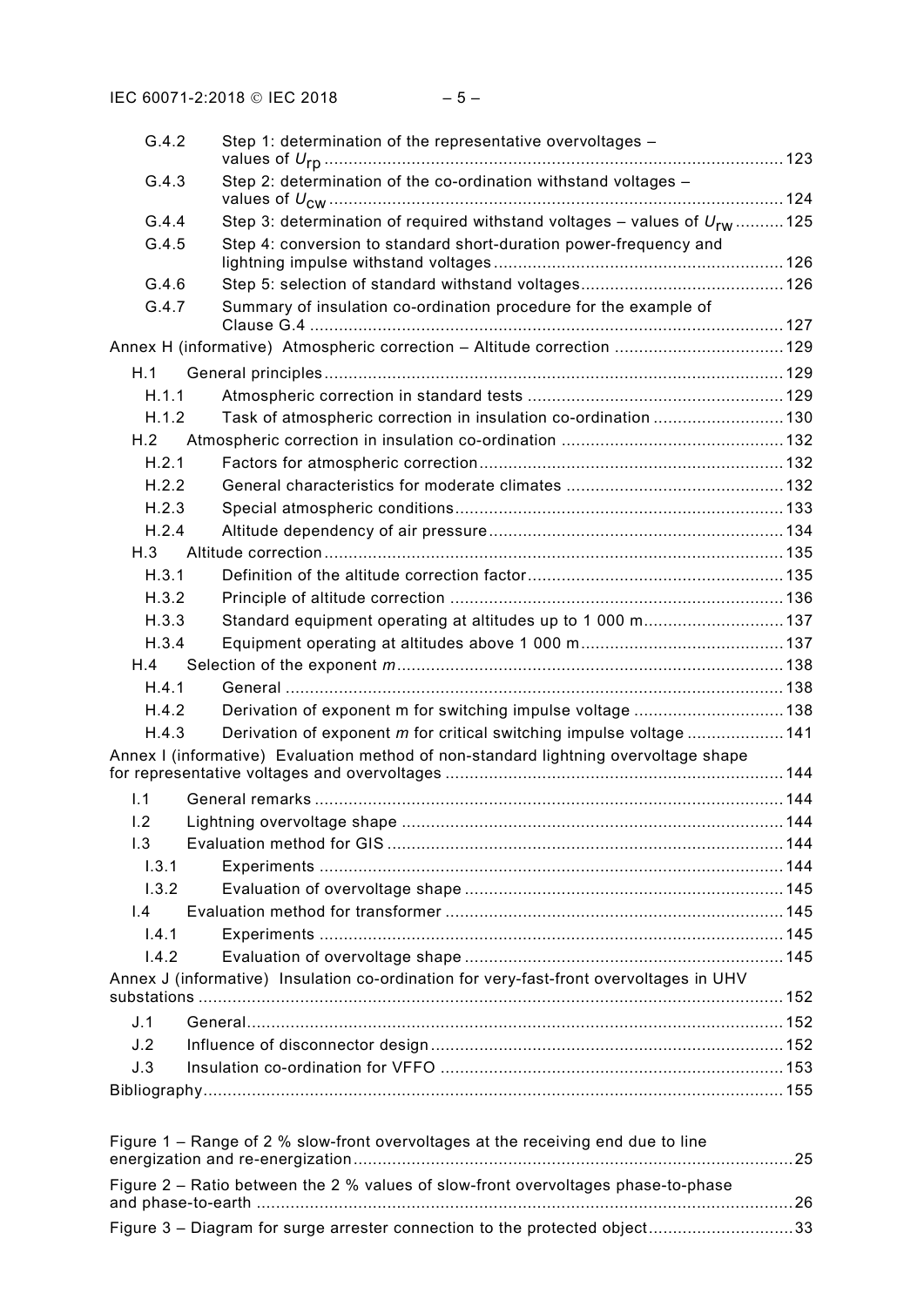| Figure 4 - Distributive discharge probability of self-restoring insulation described on a<br>linear scale                                                                       | 41  |
|---------------------------------------------------------------------------------------------------------------------------------------------------------------------------------|-----|
| Figure 5 - Disruptive discharge probability of self-restoring insulation described on a                                                                                         |     |
|                                                                                                                                                                                 |     |
|                                                                                                                                                                                 |     |
| Figure 8 - Risk of failure of external insulation for slow-front overvoltages as a function                                                                                     | 45  |
| Figure $9$ – Dependence of exponent $m$ on the co-ordination switching impulse                                                                                                  | 47  |
| Figure 10 – Probability $P$ of an equipment to pass the test dependent on the difference                                                                                        | 53  |
| Figure 11 - Example of a schematic substation layout used for the overvoltage stress                                                                                            | 57  |
|                                                                                                                                                                                 |     |
| Figure A.2 – Relationship between $R_0/X_1$ and $X_0/X_1$ for constant values of earth fault                                                                                    | 62  |
| Figure A.3 – Relationship between $R_0/X_1$ and $X_0/X_1$ for constant values of earth fault                                                                                    | 63  |
| Figure A.4 – Relationship between $R_0/X_1$ and $X_0/X_1$ for constant values of earth fault                                                                                    | 63  |
| Figure A.5 – Relationship between $R_0/X_1$ and $X_0/X_1$ for constant values of earth fault                                                                                    | 64  |
| Figure B.1 - Conversion chart for the reduction of the withstand voltage due to placing                                                                                         | .70 |
| Figure C.1 – Example for bivariate phase-to-phase overvoltage curves with constant<br>probability density and tangents giving the relevant 2 % values                           | .77 |
| Figure C.2 - Principle of the determination of the representative phase-to-phase<br>overvoltage <i>U<sub>DTe</sub> …………………………………………………………………………………</i> ……………                    | .78 |
|                                                                                                                                                                                 |     |
| Figure C.4 – Description of the 50 % switching impulse flashover voltage of a phase-                                                                                            |     |
| Figure C.5 - Inclination angle of the phase-to-phase insulation characteristic in range<br>"b" dependent on the ratio of the phase-phase clearance $D$ to the height $Hf$ above |     |
| Figure D.1 – Distributed capacitances of the windings of a transformer and the                                                                                                  |     |
| Figure D.2 - Values of factor $J$ describing the effect of the winding connections on the                                                                                       |     |
| Figure H.1 - Principle of the atmospheric correction during test of a specified                                                                                                 |     |
| Figure H.2 - Principal task of the atmospheric correction in insulation co-ordination                                                                                           |     |
| Figure H.3 – Comparison of atmospheric correction $\delta \times k_h$ with relative air pressure                                                                                |     |
| Figure H.4 - Deviation of simplified pressure calculation by exponential function in this<br>document from the temperature dependent pressure calculation of ISO 2533  135      |     |
| Figure H.5 – Principle of altitude correction: decreasing withstand voltage $U_{10}$ of                                                                                         |     |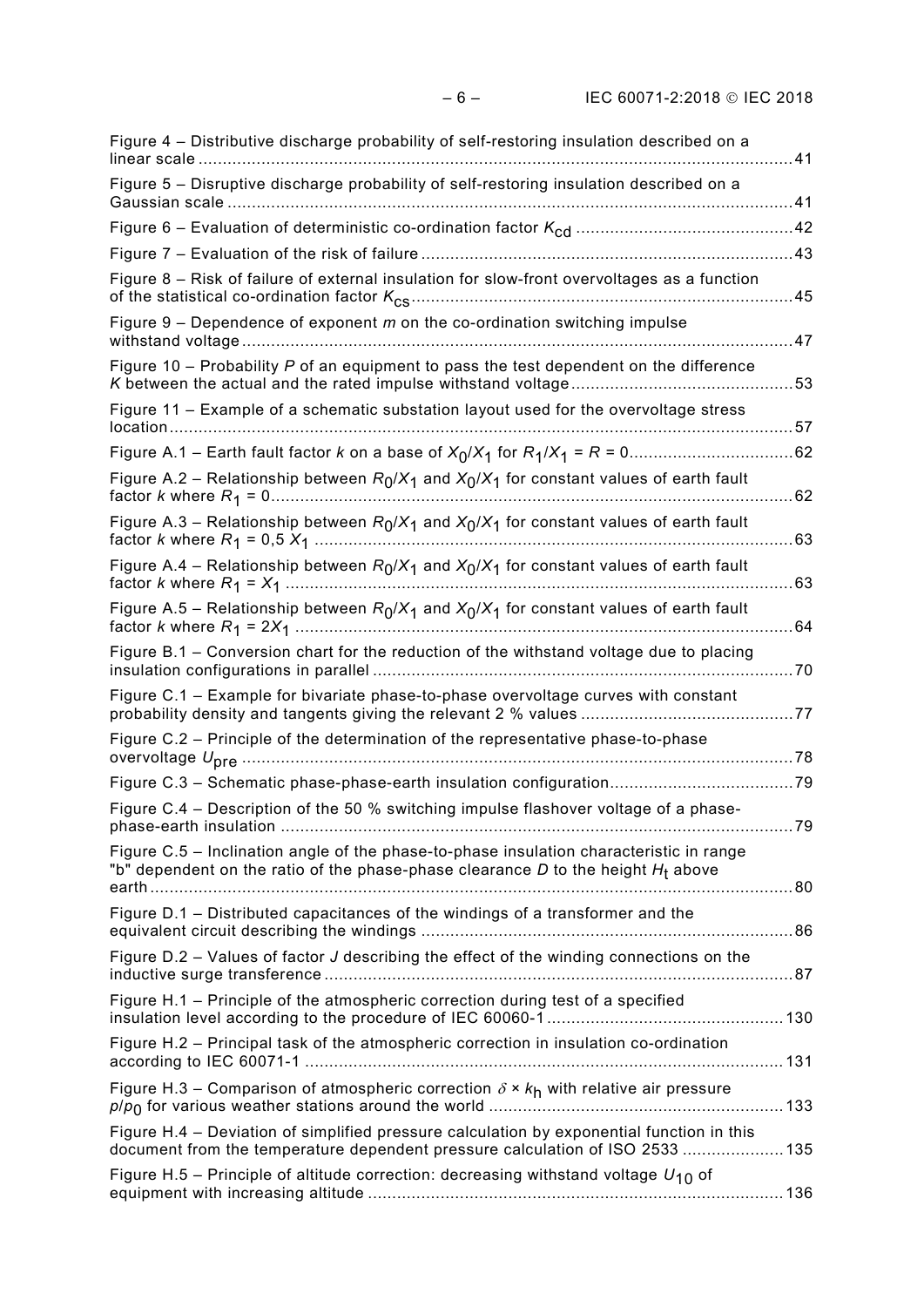| Figure H.6 - Sets of <i>m</i> -curves for standard switching impulse voltage including the                                                                                       |  |
|----------------------------------------------------------------------------------------------------------------------------------------------------------------------------------|--|
| Figure H.7 - Exponent m for standard switching impulse voltage for selected gap                                                                                                  |  |
| Figure H.8 - Sets of m-curves for critical switching impulse voltage including the                                                                                               |  |
| Figure H.9 - Exponent m for critical switching impulse voltage for selected gap factors                                                                                          |  |
| Figure H.10 - Accordance of m-curves from Figure 9 with determination of exponent m<br>by means of critical switching impulse voltage for selected gap factors and altitudes 143 |  |
|                                                                                                                                                                                  |  |
| Figure I.2 - Example of insulation characteristics with respect to lightning overvoltages                                                                                        |  |
|                                                                                                                                                                                  |  |
|                                                                                                                                                                                  |  |
|                                                                                                                                                                                  |  |
| Figure I.6 - Example of insulation characteristics with respect to lightning overvoltage                                                                                         |  |
|                                                                                                                                                                                  |  |
| Figure J.1 - Insulation co-ordination for very-fast-front overvoltages 154                                                                                                       |  |
|                                                                                                                                                                                  |  |
| Table 1 - Test conversion factors for range I, to convert required SIWV to SDWV and                                                                                              |  |
| Table 2 - Test conversion factors for range II to convert required SDWV to SIWV 51                                                                                               |  |
|                                                                                                                                                                                  |  |
| Table B.1 - Breakdown voltage versus cumulative flashover probability - Single                                                                                                   |  |
|                                                                                                                                                                                  |  |
|                                                                                                                                                                                  |  |
| Table F.1 - Typical gap factors K for switching impulse breakdown phase-to-earth                                                                                                 |  |
|                                                                                                                                                                                  |  |
| Table G.1 - Summary of minimum required withstand voltages obtained for the                                                                                                      |  |
| Table G.2 - Summary of required withstand voltages obtained for the example shown                                                                                                |  |
| Table G.3 - Values related to the insulation co-ordination procedure for the example                                                                                             |  |
| Table H.1 - Comparison of functional expressions of Figure 9 with the selected<br>parameters from the derivation of m-curves with critical switching impulse143                  |  |
| Table I.1 - Evaluation of the lightning overvoltage in the GIS of UHV system 148                                                                                                 |  |
| Table I.2 - Evaluation of lightning overvoltage in the transformer of 500 kV system151                                                                                           |  |
|                                                                                                                                                                                  |  |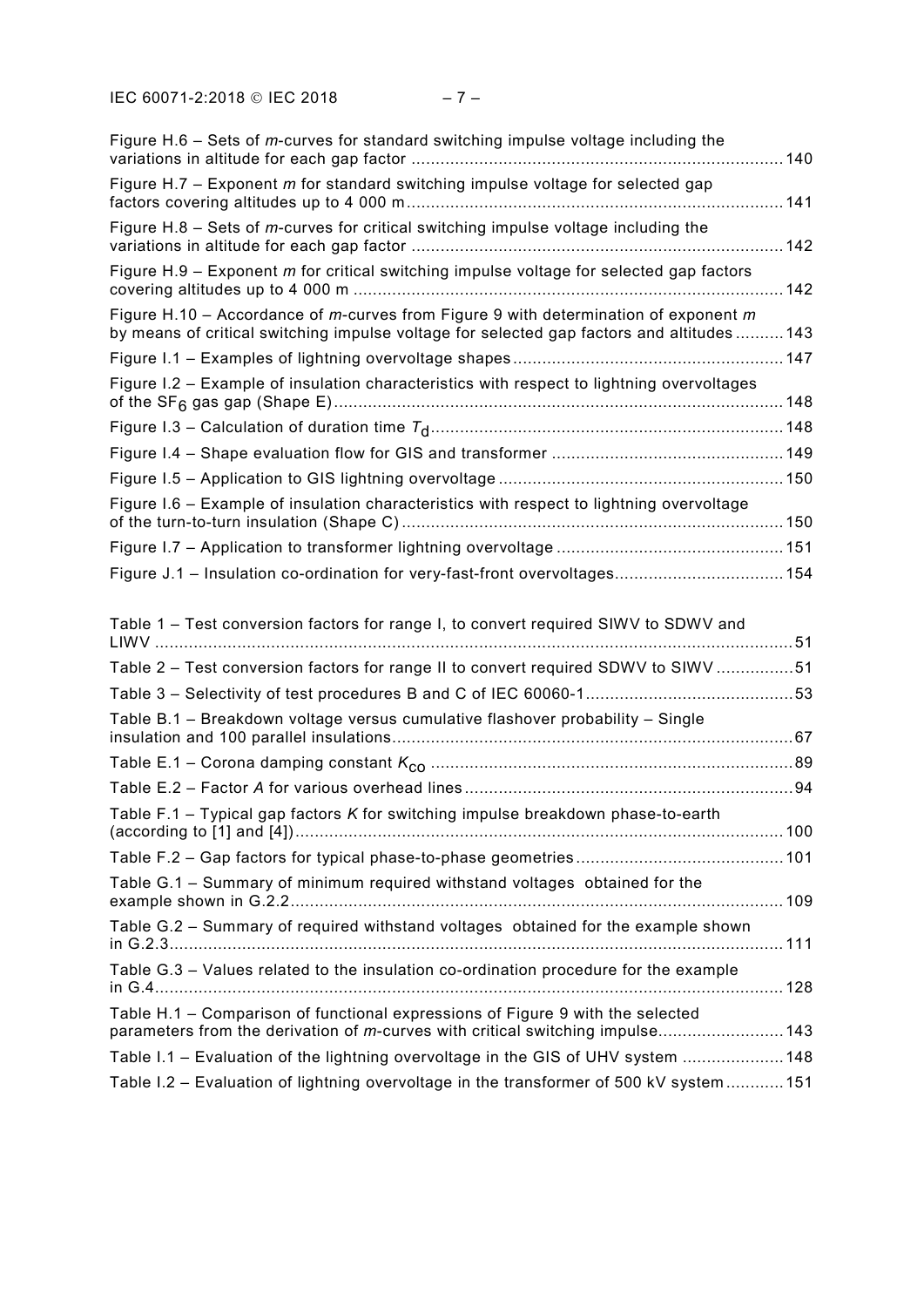## INTERNATIONAL ELECTROTECHNICAL COMMISSION

\_\_\_\_\_\_\_\_\_\_\_\_

## **INSULATION CO-ORDINATION –**

#### **Part 2: Application guidelines**

#### FOREWORD

- <span id="page-7-0"></span>1) The International Electrotechnical Commission (IEC) is a worldwide organization for standardization comprising all national electrotechnical committees (IEC National Committees). The object of IEC is to promote international co-operation on all questions concerning standardization in the electrical and electronic fields. To this end and in addition to other activities, IEC publishes International Standards, Technical Specifications, Technical Reports, Publicly Available Specifications (PAS) and Guides (hereafter referred to as "IEC Publication(s)"). Their preparation is entrusted to technical committees; any IEC National Committee interested in the subject dealt with may participate in this preparatory work. International, governmental and nongovernmental organizations liaising with the IEC also participate in this preparation. IEC collaborates closely with the International Organization for Standardization (ISO) in accordance with conditions determined by agreement between the two organizations.
- 2) The formal decisions or agreements of IEC on technical matters express, as nearly as possible, an international consensus of opinion on the relevant subjects since each technical committee has representation from all interested IEC National Committees.
- 3) IEC Publications have the form of recommendations for international use and are accepted by IEC National Committees in that sense. While all reasonable efforts are made to ensure that the technical content of IEC Publications is accurate, IEC cannot be held responsible for the way in which they are used or for any misinterpretation by any end user.
- 4) In order to promote international uniformity, IEC National Committees undertake to apply IEC Publications transparently to the maximum extent possible in their national and regional publications. Any divergence between any IEC Publication and the corresponding national or regional publication shall be clearly indicated in the latter.
- 5) IEC itself does not provide any attestation of conformity. Independent certification bodies provide conformity assessment services and, in some areas, access to IEC marks of conformity. IEC is not responsible for any services carried out by independent certification bodies.
- 6) All users should ensure that they have the latest edition of this publication.
- 7) No liability shall attach to IEC or its directors, employees, servants or agents including individual experts and members of its technical committees and IEC National Committees for any personal injury, property damage or other damage of any nature whatsoever, whether direct or indirect, or for costs (including legal fees) and expenses arising out of the publication, use of, or reliance upon, this IEC Publication or any other IEC Publications.
- 8) Attention is drawn to the Normative references cited in this publication. Use of the referenced publications is indispensable for the correct application of this publication.
- 9) Attention is drawn to the possibility that some of the elements of this IEC Publication may be the subject of patent rights. IEC shall not be held responsible for identifying any or all such patent rights.

International Standard IEC 60071-2 has been prepared by IEC technical committee 28: Insulation co-ordination.

This fourth edition cancels and replaces the third edition published in 1996. This edition constitutes a technical revision.

This edition includes the following significant technical changes with respect to the previous edition:

- a) the annex on clearance in air to assure a specified impulse withstand voltage installation is deleted because the annex in IEC 60071-1 is overlapped;
- b) 4.2 and 4.3 on surge arresters are updated;
- c) 4.3.5 on very-fast-front overvoltages is revised. Annex J on insulation co-ordination for very-fast-front overvoltages in UHV substations is added;
- d) Annex H on atmospheric correction altitude correction is added.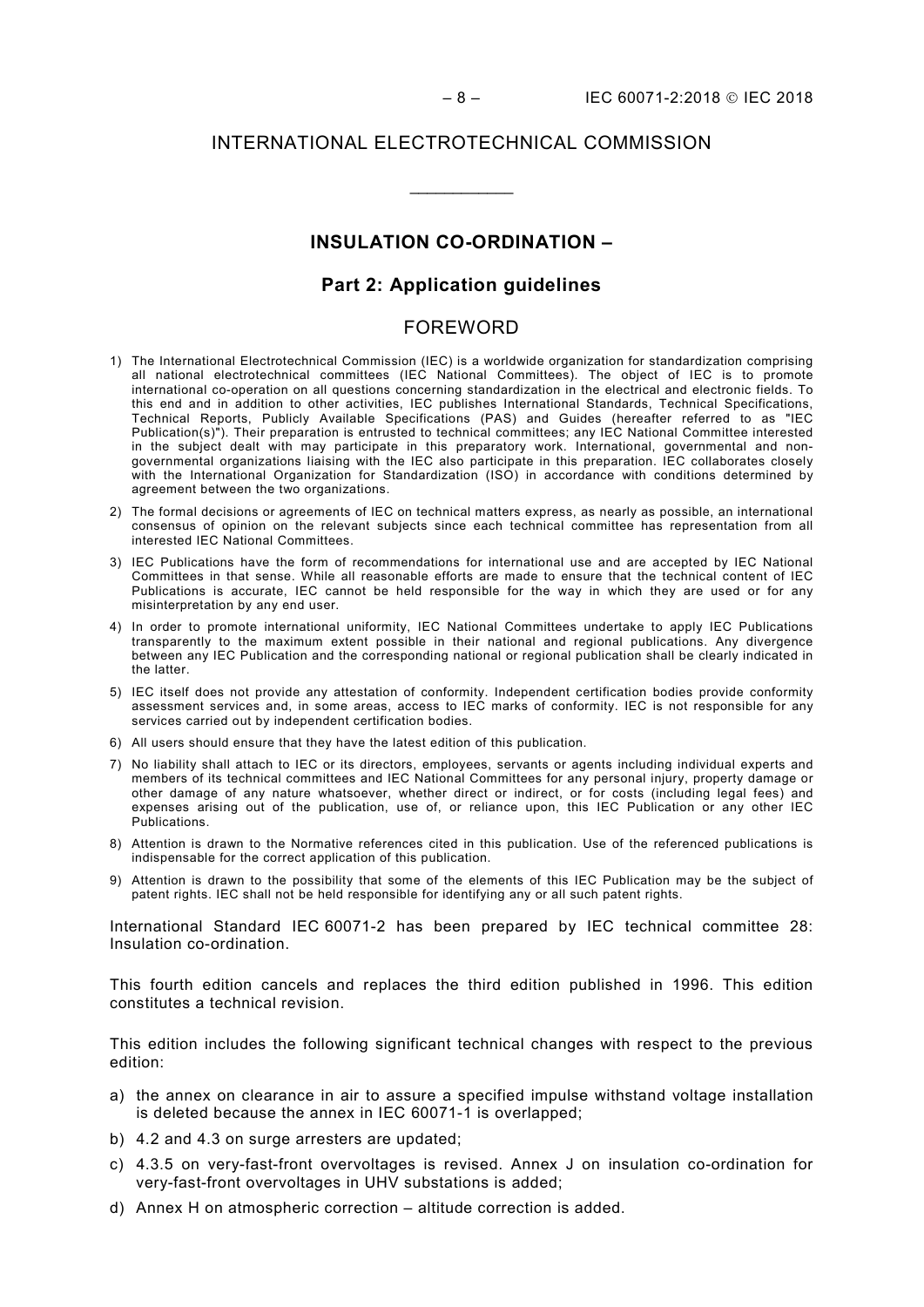e) Annex I on evaluation method of non-standard lightning overvoltage shape is added.

The text of this International Standard is based on the following documents:

| <b>FDIS</b> | Report on voting |
|-------------|------------------|
| 28/255/FDIS | 28/256/RVD       |

Full information on the voting for the approval of this International Standard can be found in the report on voting indicated in the above table.

This document has been drafted in accordance with the ISO/IEC Directives, Part 2.

It has the status of a horizontal standard in accordance with IEC Guide 108.

The committee has decided that the contents of this document will remain unchanged until the stability date indicated on the IEC website under "http://webstore.iec.ch" in the data related to the specific document. At this date, the document will be

- reconfirmed,
- withdrawn,
- replaced by a revised edition, or
- amended.

**IMPORTANT – The 'colour inside' logo on the cover page of this publication indicates that it contains colours which are considered to be useful for the correct understanding of its contents. Users should therefore print this document using a colour printer.**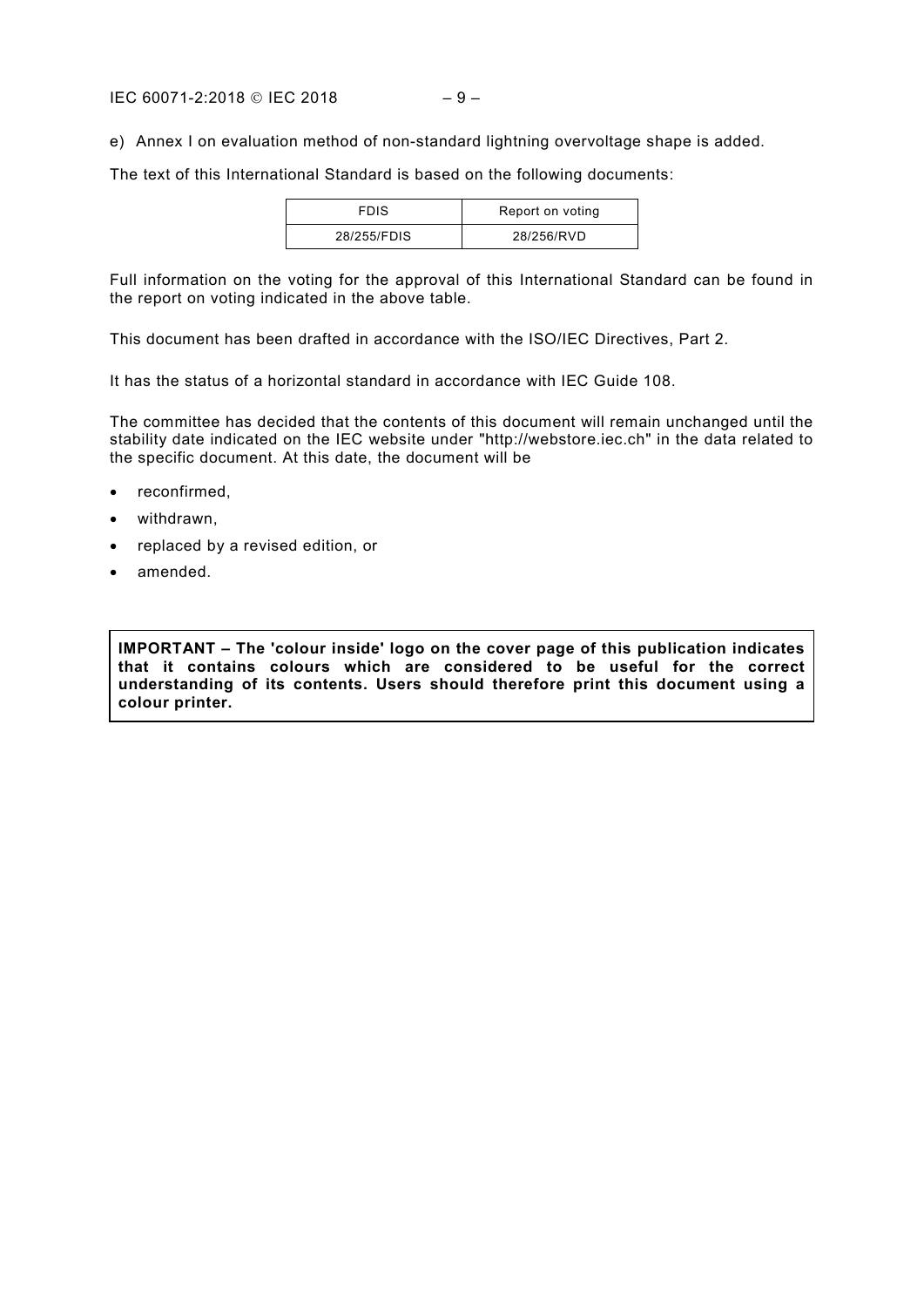# **INSULATION CO-ORDINATION –**

# **Part 2: Application guidelines**

#### <span id="page-9-0"></span>**1 Scope**

This part of IEC 60071 constitutes application guidelines and deals with the selection of insulation levels of equipment or installations for three-phase electrical systems. Its aim is to give guidance for the determination of the rated withstand voltages for ranges I and II of IEC 60071-1 and to justify the association of these rated values with the standardized highest voltages for equipment.

This association is for insulation co-ordination purposes only. The requirements for human safety are not covered by this document.

This document covers three-phase systems with nominal voltages above 1 kV. The values derived or proposed herein are generally applicable only to such systems. However, the concepts presented are also valid for two-phase or single-phase systems.

This document covers phase-to-earth, phase-to-phase and longitudinal insulation.

This document is not intended to deal with routine tests. These are to be specified by the relevant product committees.

The content of this document strictly follows the flow chart of the insulation co-ordination process presented in Figure 1 of IEC 60071-1:2006. Clauses 4 to 7 correspond to the squares in this flow chart and give detailed information on the concepts governing the insulation coordination process which leads to the establishment of the required withstand levels.

This document emphasizes the necessity of considering, at the very beginning, all origins, all classes and all types of voltage stresses in service irrespective of the range of highest voltage for equipment. Only at the end of the process, when the selection of the standard withstand voltages takes place, does the principle of covering a particular service voltage stress by a standard withstand voltage apply. Also, at this final step, this document refers to the correlation made in IEC 60071-1 between the standard insulation levels and the highest voltage for equipment.

The annexes contain examples and detailed information which explain or support the concepts described in the main text, and the basic analytical techniques used.

#### <span id="page-9-1"></span>**2 Normative references**

The following documents are referred to in the text in such a way that some or all of their content constitutes requirements of this document. For dated references, only the edition cited applies. For undated references, the latest edition of the referenced document (including any amendments) applies.

IEC 60060-1:2010, *High-voltage test techniques – Part 1: General definitions and test requirements*

IEC 60071-1:2006, *Insulation co-ordination – Part 1: Definitions, principles and rules*  IEC 60071-1:2006/AMD1:2010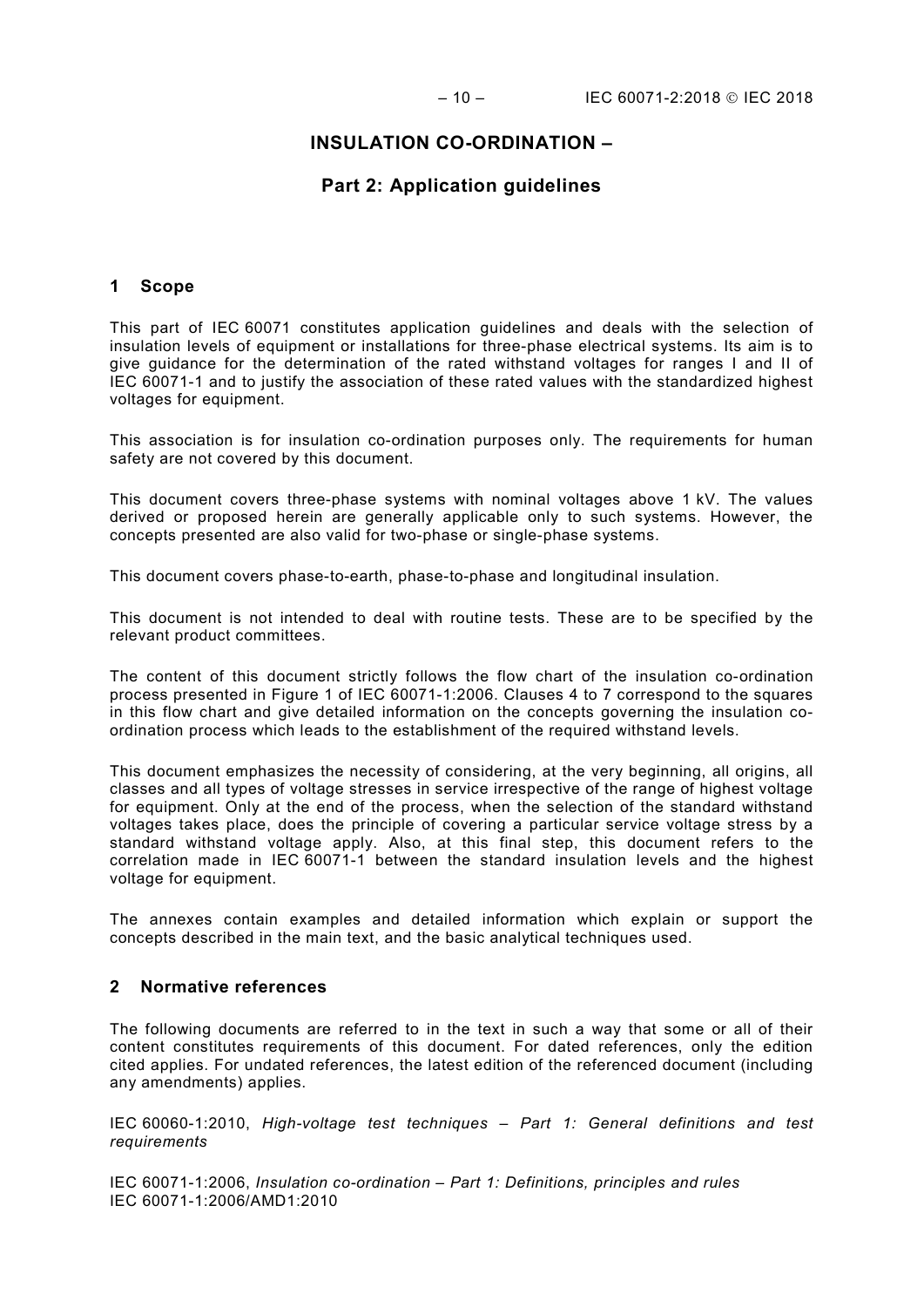IEC 60505:2011, *Evaluation and qualification of electrical insulation systems*

IEC TS 60815-1, *Selection and dimensioning of high-voltage insulators intended for use in polluted conditions – Part 1: Definitions, information and general principles*

<span id="page-10-3"></span><span id="page-10-2"></span><span id="page-10-1"></span><span id="page-10-0"></span>ISO 2533:1975, *Standard Atmosphere*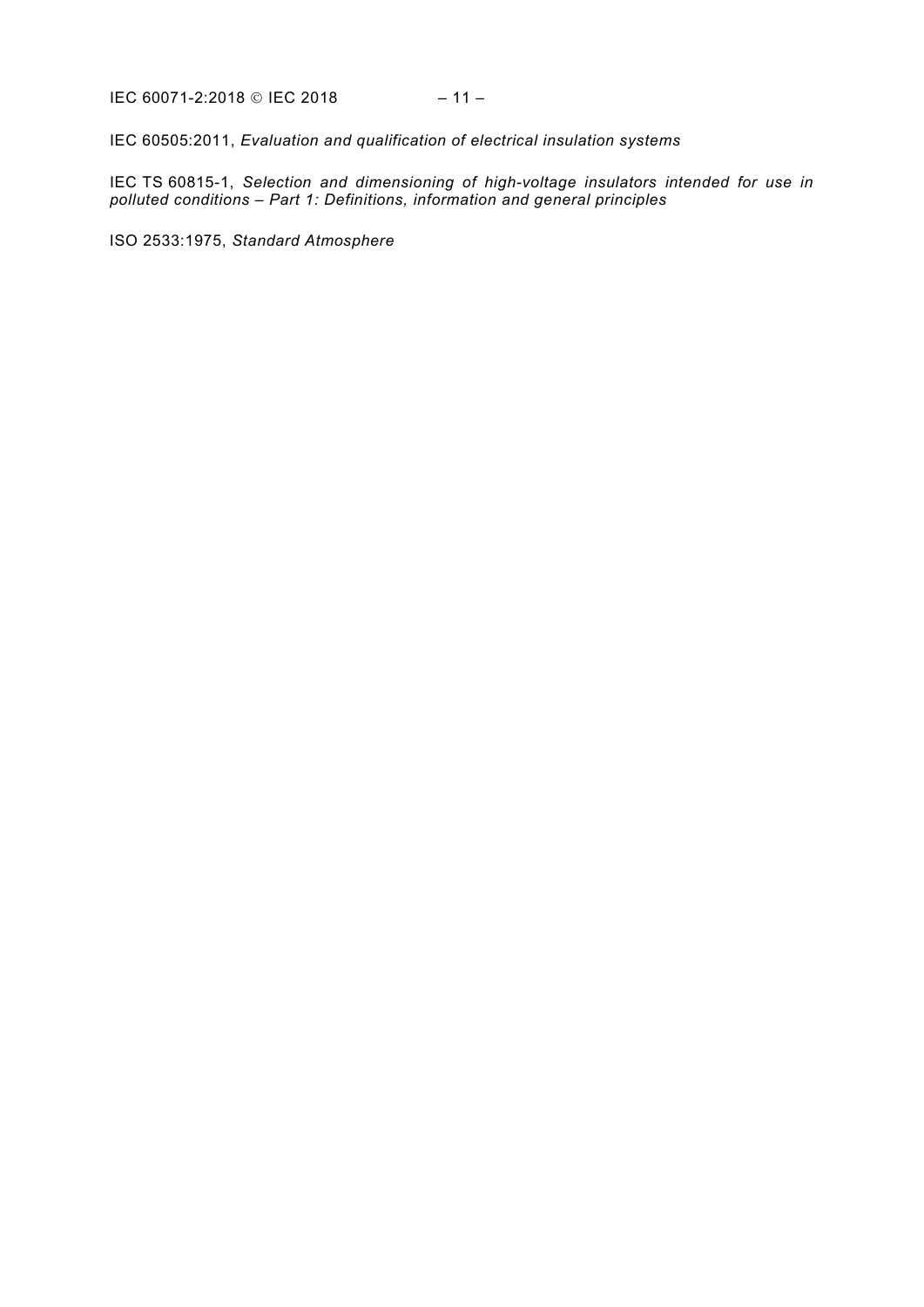# SOMMAIRE

| 1 |       |                                                                                                                                            |  |
|---|-------|--------------------------------------------------------------------------------------------------------------------------------------------|--|
| 2 |       |                                                                                                                                            |  |
| 3 |       |                                                                                                                                            |  |
|   | 3.1   |                                                                                                                                            |  |
|   | 3.2   |                                                                                                                                            |  |
|   | 3.3   |                                                                                                                                            |  |
| 4 |       |                                                                                                                                            |  |
|   | 4.1   |                                                                                                                                            |  |
|   | 4.2   | Caractéristiques des dispositifs de protection contre les surtensions  173                                                                 |  |
|   | 4.2.1 |                                                                                                                                            |  |
|   | 4.2.2 | Parafoudres à oxyde métallique (MOSA) sans éclateur 174                                                                                    |  |
|   | 4.2.3 | Parafoudres de ligne (LSA) pour les lignes aériennes de transmission et                                                                    |  |
|   | 4.3   |                                                                                                                                            |  |
|   | 4.3.1 |                                                                                                                                            |  |
|   | 4.3.2 |                                                                                                                                            |  |
|   | 4.3.3 |                                                                                                                                            |  |
|   | 4.3.4 |                                                                                                                                            |  |
|   | 4.3.5 |                                                                                                                                            |  |
| 5 |       |                                                                                                                                            |  |
|   | 5.1   |                                                                                                                                            |  |
|   | 5.1.1 |                                                                                                                                            |  |
|   | 5.1.2 |                                                                                                                                            |  |
|   | 5.1.3 |                                                                                                                                            |  |
|   | 5.1.4 | Influence des conditions climatiques sur l'isolation externe 194                                                                           |  |
|   | 5.1.5 |                                                                                                                                            |  |
|   | 5.2   |                                                                                                                                            |  |
|   | 5.3   |                                                                                                                                            |  |
|   | 5.3.1 |                                                                                                                                            |  |
|   | 5.3.2 | Procédures de coordination de l'isolement pour la tension permanente<br>(à fréquence industrielle) et pour les surtensions temporaires 197 |  |
|   | 5.3.3 | Procédures de coordination de l'isolement pour les surtensions à front                                                                     |  |
|   | 5.3.4 | Procédures de coordination de l'isolement pour les surtensions à front                                                                     |  |
| 6 |       |                                                                                                                                            |  |
|   | 6.1   |                                                                                                                                            |  |
|   | 6.2   |                                                                                                                                            |  |
|   | 6.2.1 |                                                                                                                                            |  |
|   | 6.2.2 |                                                                                                                                            |  |
|   | 6.3   |                                                                                                                                            |  |
|   | 6.3.1 |                                                                                                                                            |  |
|   | 6.3.2 |                                                                                                                                            |  |
|   | 6.3.3 |                                                                                                                                            |  |
|   | 6.3.4 |                                                                                                                                            |  |
|   | 6.3.5 |                                                                                                                                            |  |
|   |       |                                                                                                                                            |  |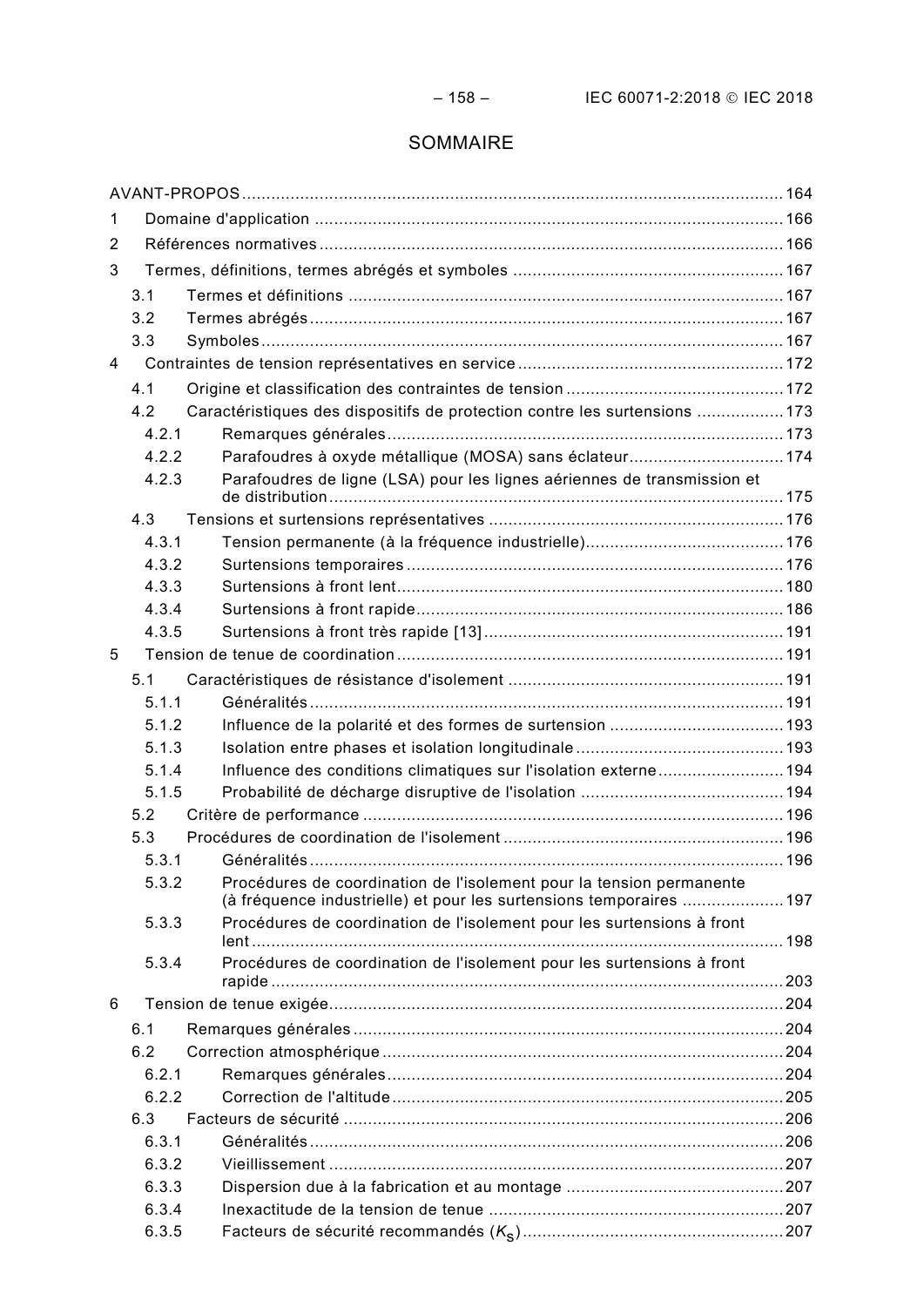| $\overline{7}$ |       |                                                                                       |  |
|----------------|-------|---------------------------------------------------------------------------------------|--|
|                | 7.1   |                                                                                       |  |
|                | 7.1.1 |                                                                                       |  |
|                | 7.1.2 |                                                                                       |  |
|                | 7.1.3 |                                                                                       |  |
|                | 7.2   |                                                                                       |  |
|                | 7.2.1 |                                                                                       |  |
|                | 7.2.2 |                                                                                       |  |
|                | 7.3   | Détermination de la tenue de l'isolement par des essais de type210                    |  |
|                | 7.3.1 |                                                                                       |  |
|                | 7.3.2 |                                                                                       |  |
|                | 7.3.3 |                                                                                       |  |
|                | 7.3.4 |                                                                                       |  |
|                | 7.3.5 |                                                                                       |  |
|                | 7.3.6 |                                                                                       |  |
|                | 7.3.7 |                                                                                       |  |
| 8              |       |                                                                                       |  |
|                | 8.1   |                                                                                       |  |
|                |       | Coordination de l'isolement vis-à-vis des tensions de service et des                  |  |
|                | 8.2   |                                                                                       |  |
|                | 8.3   | Coordination de l'isolement pour les surtensions à front lent214                      |  |
|                | 8.3.1 |                                                                                       |  |
|                | 8.3.2 |                                                                                       |  |
|                | 8.3.3 |                                                                                       |  |
|                | 8.4   | Coordination de l'isolement vis-à-vis des surtensions de foudre215                    |  |
|                | 8.4.1 |                                                                                       |  |
|                | 8.4.2 |                                                                                       |  |
|                | 8.4.3 |                                                                                       |  |
| 9              |       |                                                                                       |  |
|                |       |                                                                                       |  |
|                | 9.1   |                                                                                       |  |
|                | 9.1.1 |                                                                                       |  |
|                | 9.1.2 |                                                                                       |  |
|                | 9.1.3 |                                                                                       |  |
|                | 9.1.4 |                                                                                       |  |
|                | 9.1.5 |                                                                                       |  |
|                | 9.2   |                                                                                       |  |
|                | 9.2.1 | Postes sur des réseaux de distribution avec $U_m$ jusqu'à 36 kV, dans la              |  |
|                |       |                                                                                       |  |
|                | 9.2.2 | Postes de réseaux de transport dont U <sub>m</sub> est comprise entre 52,5 kV         |  |
|                | 9.2.3 |                                                                                       |  |
|                |       | Annexe A (informative) Détermination des surtensions temporaires dues à des défauts   |  |
|                |       |                                                                                       |  |
|                |       |                                                                                       |  |
|                | B.1   |                                                                                       |  |
|                | B.2   |                                                                                       |  |
|                | B.3   |                                                                                       |  |
|                |       | Annexe C (informative) Détermination de la surtension représentative à front lent due |  |
|                |       |                                                                                       |  |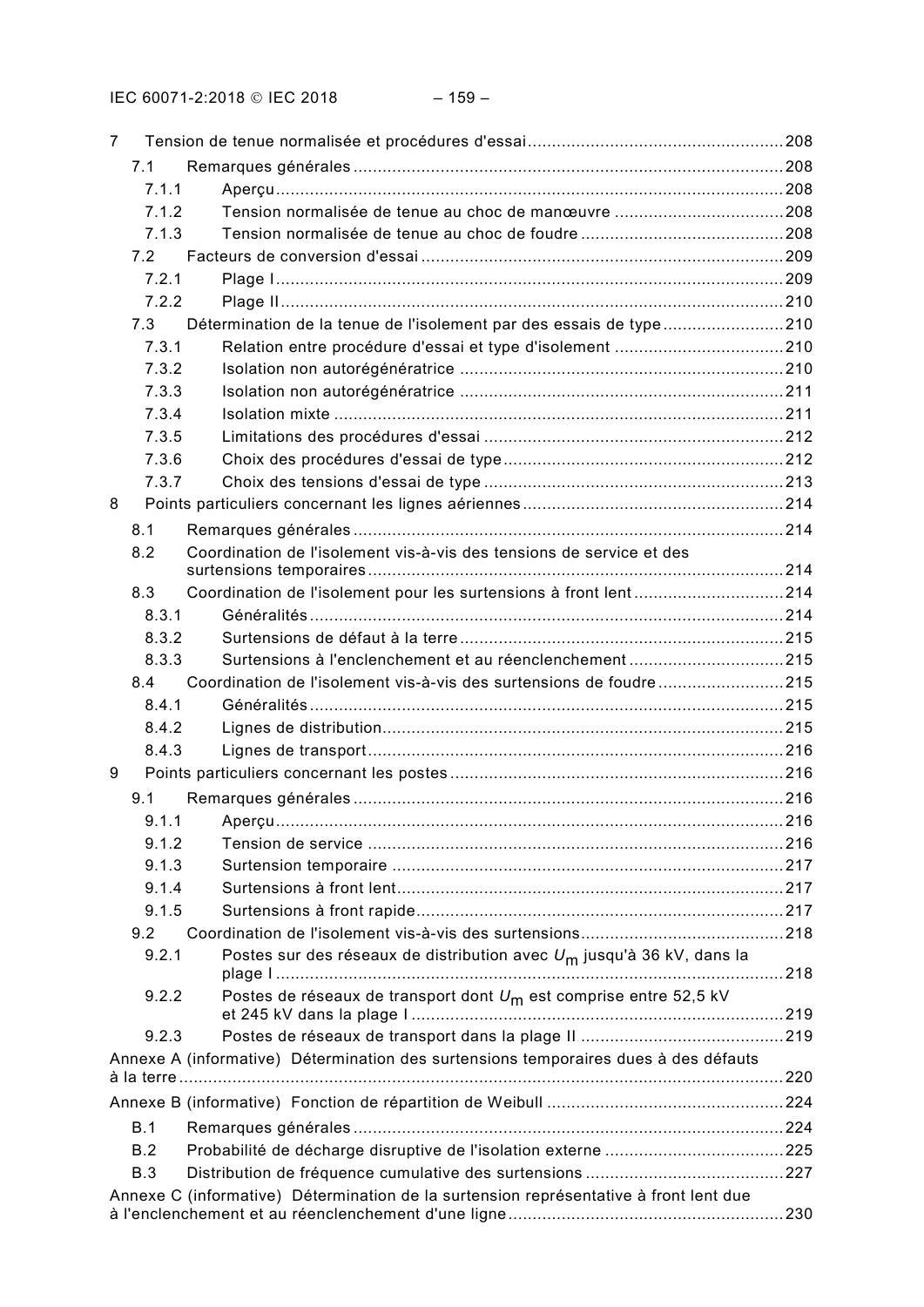| C.1   |                                                                                          |  |
|-------|------------------------------------------------------------------------------------------|--|
| C.2   | Fonction de répartition de l'amplitude représentative de la surtension                   |  |
| C.3   | Fonction de répartition de l'amplitude représentative de la surtension                   |  |
| C.4   |                                                                                          |  |
| C.5   |                                                                                          |  |
|       | Annexe D (informative) Surtensions transmises dans les transformateurs240                |  |
| D.1   |                                                                                          |  |
| D.2   |                                                                                          |  |
| D.3   |                                                                                          |  |
| D.4   |                                                                                          |  |
|       |                                                                                          |  |
| E.1   |                                                                                          |  |
| E.2   |                                                                                          |  |
| E.2.1 |                                                                                          |  |
| E.2.2 |                                                                                          |  |
| E.3   | Estimation de l'amplitude de la surtension de foudre représentative249                   |  |
| E.3.1 |                                                                                          |  |
| E.3.2 |                                                                                          |  |
| E.3.3 |                                                                                          |  |
| E.4   |                                                                                          |  |
| E.5   | Valeur maximale présumée de la surtension de foudre représentative 254                   |  |
|       | Annexe F (informative) Calcul de la rigidité diélectrique des intervalles d'air à partir |  |
|       |                                                                                          |  |
| F.1   |                                                                                          |  |
| F.2   | Comportement de l'isolation aux tensions à fréquence industrielle 255                    |  |
| F.3   |                                                                                          |  |
| F.4   | Comportement de l'isolation aux surtensions à front rapide257                            |  |
|       | Annexe G (informative) Exemples de procédures de coordination de l'isolement261          |  |
| G.1   |                                                                                          |  |
| G.2   | Exemple numérique pour un réseau de la plage I (tension nominale de                      |  |
| G.2.1 |                                                                                          |  |
| G.2.2 | Partie 1: absence de conditions de service particulières 262                             |  |
| G.2.3 | Partie 2: influence de manœuvres de condensateurs au poste 2269                          |  |
| G.2.4 | Partie 3: organigrammes relatifs à l'exemple de l'Article G.2271                         |  |
| G.3   | Exemple numérique pour un réseau de la plage II (tension nominale de 735 kV) 276         |  |
| G.3.1 |                                                                                          |  |
| G.3.2 | Étape 1: détermination des surtensions représentatives – valeurs de $U_{rp}$ 276         |  |
| G.3.3 | Étape 2: détermination des tensions de tenue de coordination – valeurs                   |  |
| G.3.4 | Étape 3: détermination des tensions de tenue exigées – valeurs de $U_{rw}$ 279           |  |
| G.3.5 | Étape 4: conversion en tensions de tenue au choc de manœuvre (SIWV)279                   |  |
| G.3.6 |                                                                                          |  |
| G.3.7 | Considérations relatives à la coordination de l'isolement entre phases 280               |  |
| G.3.8 |                                                                                          |  |
| G.3.9 |                                                                                          |  |
| G.4   | Exemple numérique pour des postes de réseaux de distribution avec $U_m$                  |  |
|       |                                                                                          |  |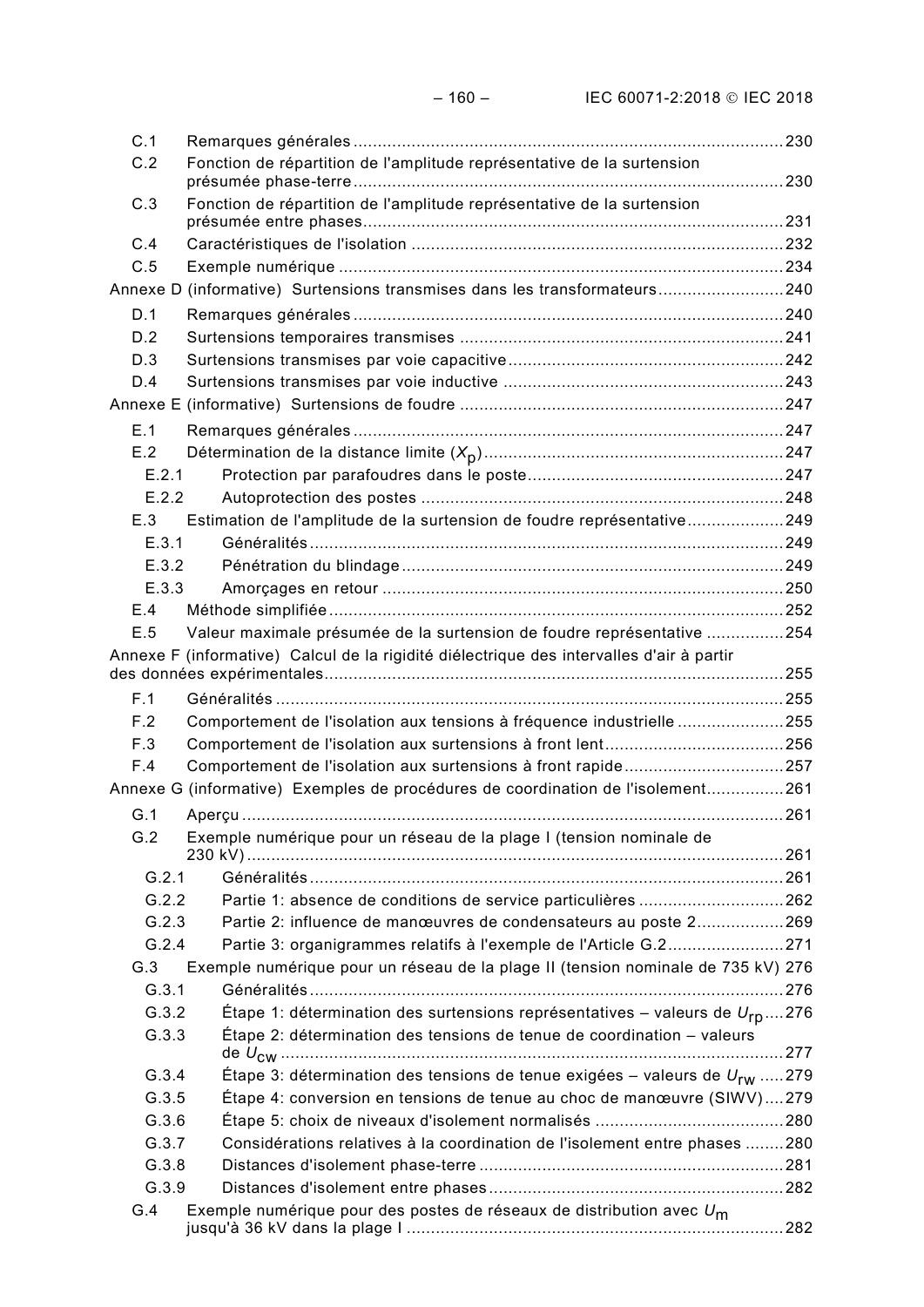| G.4.1                   |                                                                                                                                                              | 282 |
|-------------------------|--------------------------------------------------------------------------------------------------------------------------------------------------------------|-----|
| G.4.2                   | Étape 1: détermination des surtensions représentatives – valeurs de $U_{r_D}$ 283                                                                            |     |
| G.4.3                   | Étape 2: détermination des tensions de tenue de coordination – valeurs                                                                                       | 284 |
| G.4.4                   | Étape 3: détermination des tensions de tenue exigées – valeurs de $U_{rw}$ 284                                                                               |     |
| G.4.5                   | Étape 4: conversion en tensions de tenue normalisées de courte durée                                                                                         |     |
|                         | à fréquence industrielle et en tensions de tenue au choc de foudre 285                                                                                       |     |
| G.4.6                   |                                                                                                                                                              |     |
| G.4.7                   | Résumé de la procédure de coordination de l'isolement pour l'exemple                                                                                         |     |
|                         |                                                                                                                                                              |     |
|                         | Annexe H (informative) Correction atmosphérique et correction de l'altitude 288                                                                              |     |
| H.1                     |                                                                                                                                                              |     |
| H.1.1                   |                                                                                                                                                              |     |
| H.1.2                   | Fonction de la correction atmosphérique dans la coordination de                                                                                              |     |
| H.2                     | Correction atmosphérique dans la coordination de l'isolement 291                                                                                             |     |
| H.2.1                   |                                                                                                                                                              |     |
| H.2.2                   |                                                                                                                                                              |     |
| H.2.3                   |                                                                                                                                                              |     |
| H.2.4                   |                                                                                                                                                              |     |
| H.3                     |                                                                                                                                                              |     |
| H.3.1                   |                                                                                                                                                              |     |
| H.3.2                   |                                                                                                                                                              |     |
| H.3.3                   | Matériel normalisé en exploitation à des altitudes jusqu'à 1 000 m 296                                                                                       |     |
| H.3.4                   | Matériel en exploitation à des altitudes de plus de 1 000 m 296                                                                                              |     |
| H.4                     |                                                                                                                                                              |     |
| H.4.1                   |                                                                                                                                                              |     |
| H.4.2                   | Déduction de l'exposant m pour la tension de choc de manœuvre 297                                                                                            |     |
| H.4.3                   | Déduction de l'exposant m pour la tension de choc de manœuvre                                                                                                |     |
|                         | Annexe I (informative) Méthode d'évaluation de la forme de la surtension de foudre                                                                           |     |
|                         | non normalisée pour les tensions et surtensions représentatives …………………………………303                                                                             |     |
| 1.1                     |                                                                                                                                                              |     |
| 1.2                     |                                                                                                                                                              |     |
| 1.3                     |                                                                                                                                                              |     |
| 1.3.1                   |                                                                                                                                                              |     |
| 1.3.2                   |                                                                                                                                                              |     |
| $\mathsf{I}.\mathsf{4}$ |                                                                                                                                                              |     |
| 1.4.1                   |                                                                                                                                                              |     |
| 1.4.2                   |                                                                                                                                                              |     |
|                         | Annexe J (informative) Coordination de l'isolement pour les surtensions à front très<br>rapide dans les postes UHT…………………………………………………………………………………311         |     |
| J.1                     |                                                                                                                                                              |     |
| J.2                     |                                                                                                                                                              |     |
| J.3                     | Coordination de l'isolement vis-à-vis des surtensions à front très rapide 312                                                                                |     |
|                         |                                                                                                                                                              |     |
|                         |                                                                                                                                                              |     |
|                         | Figure 1 – Plages de valeurs à 2 % des surtensions à front lent côté aval dues à<br>l'enclenchement ou au réenclenchement de ligne …………………………………………………………182 |     |
|                         | Figure 2 – Rapport entre les valeurs à 2 % des surtensions à front lent entre phases et                                                                      |     |
|                         |                                                                                                                                                              |     |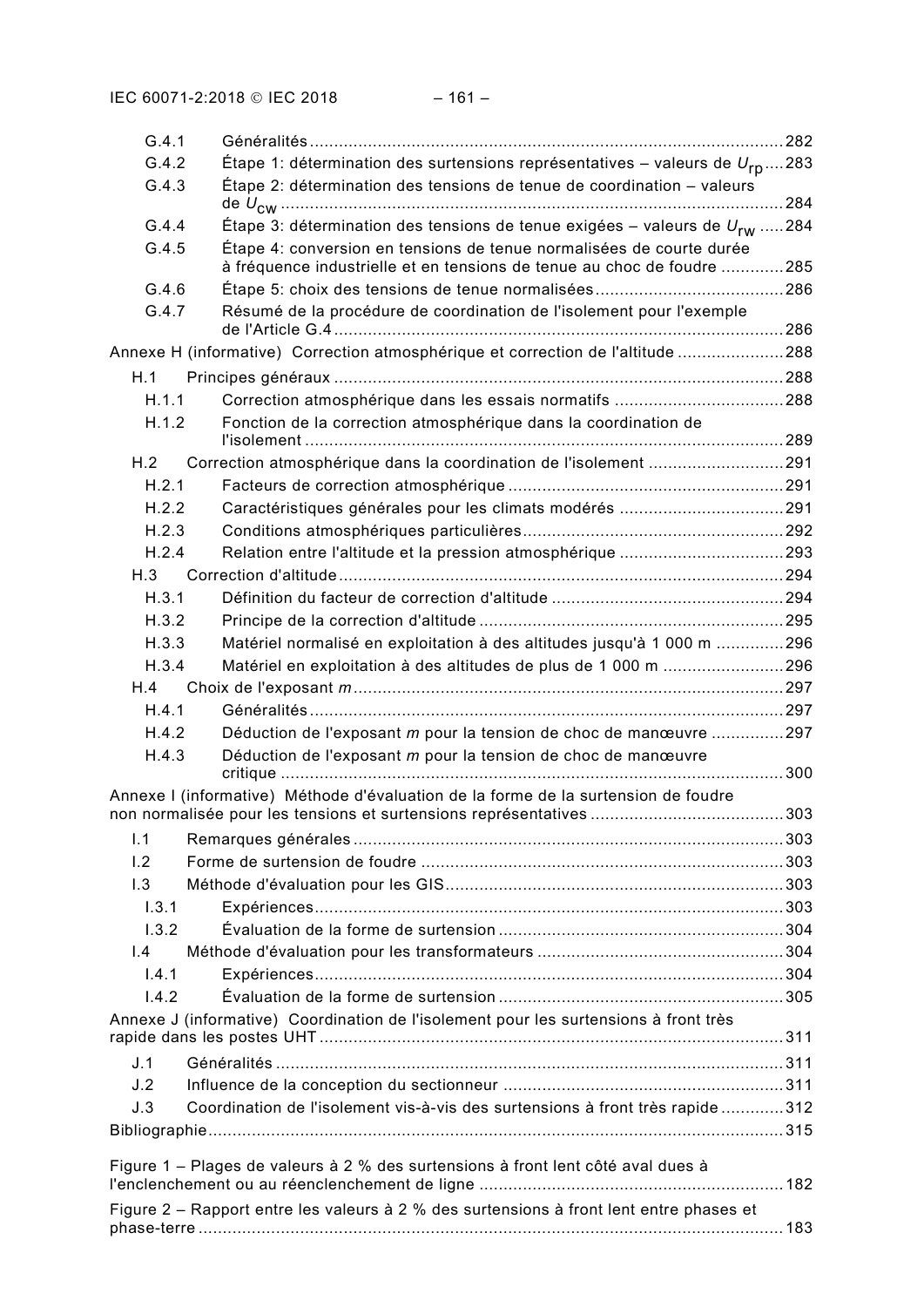| Figure 3 - Schéma du raccordement d'un parafoudre à l'objet protégé  190                                                                                                                |     |
|-----------------------------------------------------------------------------------------------------------------------------------------------------------------------------------------|-----|
| Figure 4 - Probabilité de décharge disruptive d'une isolation autorégénératrice sur une                                                                                                 | 199 |
| Figure 5 - Probabilité de décharge disruptive d'une isolation autorégénératrice sur une                                                                                                 | 199 |
|                                                                                                                                                                                         | 200 |
| Figure 7 – Évaluation du risque de défaillance …………………………………………………                                                                                                                      | 201 |
| Figure 8 - Risque de défaillance de l'isolation externe pour les surtensions à front lent                                                                                               | 203 |
| Figure 9 – Relation entre l'exposant m et la tension de coordination de tenue de choc<br>de manœuvre                                                                                    | 206 |
| Figure 10 – Probabilité P qu'un matériel réussisse l'essai en fonction de la différence K<br>entre la tension de tenue au choc réelle et la tension de tenue au choc assignée           | 212 |
| Figure 11 – Exemple de disposition schématique de poste utilisé pour la localisation                                                                                                    | 216 |
| Figure A.1 – Facteur de défaut à la terre k en fonction de $X_0/X_1$ lorsque $R_1/X_1 = R = 0$ 221                                                                                      |     |
| Figure A.2 - Relation entre $R_0/X_1$ et $X_0/X_1$ pour des valeurs constantes du facteur de                                                                                            | 221 |
| Figure A.3 – Relation entre $R_0/X_1$ et $X_0/X_1$ pour des valeurs constantes du facteur de                                                                                            | 222 |
| Figure A.4 – Relation entre $R_0/X_1$ et $X_0/X_1$ pour des valeurs constantes du facteur de                                                                                            | 222 |
| Figure A.5 – Relation entre $R_0/X_1$ et $X_0/X_1$ pour des valeurs constantes du facteur de                                                                                            | 223 |
| Figure B.1 – Graphique de conversion donnant la réduction de la tension de tenue due                                                                                                    | 229 |
| Figure C.1 – Exemple de courbes de surtensions entre phases à deux variables avec<br>densité de probabilité constante et des tangentes donnant les valeurs 2 %                          | 236 |
| Figure C.2 - Principe de détermination de la surtension représentative entre                                                                                                            | 237 |
| Figure C.3 - Configuration schématique de l'isolation entre phases et phase-terre 238                                                                                                   |     |
| Figure C.4 – Description de la tension de contournement 50 % de choc de manœuvre                                                                                                        |     |
| Figure C.5 - Angle d'inclinaison de la caractéristique de l'isolation entre phases dans<br>la plage "b" en fonction du rapport de la distance entre phases D à la hauteur au-           |     |
| Figure D.1 - Capacités réparties des enroulements d'un transformateur et circuit                                                                                                        |     |
| Figure D.2 - Valeurs du facteur J décrivant l'effet des connexions d'enroulement sur la                                                                                                 | 246 |
| Figure H.1 – Principe de correction atmosphérique pendant l'essai d'un niveau                                                                                                           |     |
| Figure H.2 – Principale fonction relative à la correction atmosphérique de la                                                                                                           | 290 |
| Figure H.3 – Comparaison de la correction atmosphérique $\delta \times k_h$ à la pression<br>atmosphérique relative $p/p_0$ pour différentes stations météorologiques dans le monde 292 |     |
| Figure H.4 – Écart entre le calcul de pression simplifié à l'aide de la fonction<br>exponentielle du présent document et le calcul de la pression en fonction de la                     |     |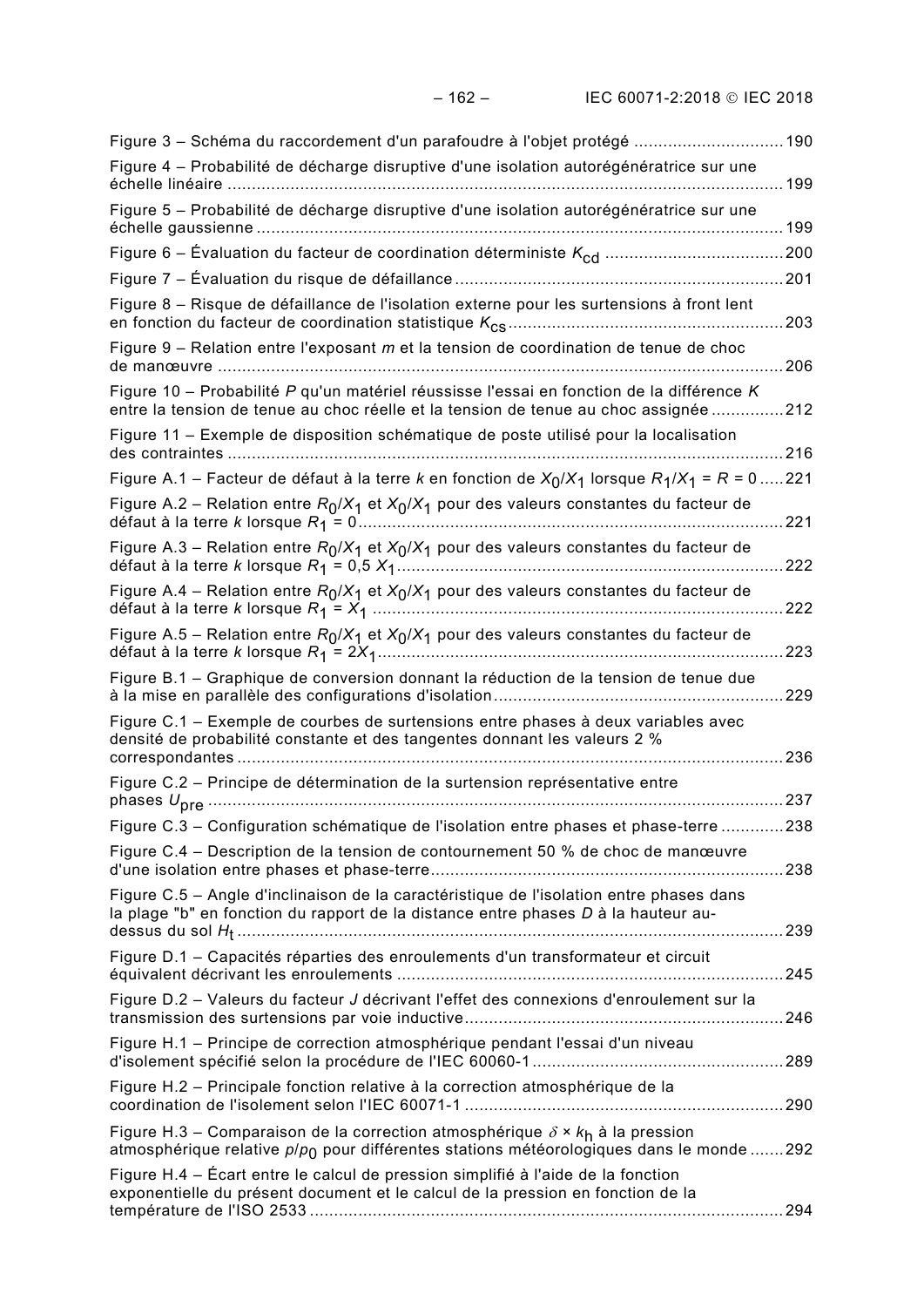| Figure H.5 – Principe de la correction d'altitude: diminution de la tension de tenue $U_{10}$                                                                     | 295  |
|-------------------------------------------------------------------------------------------------------------------------------------------------------------------|------|
| Figure H.6 - Ensembles de courbes m pour la tension de choc de manœuvre<br>normalisée incluant les variations d'altitude pour chaque facteur d'intervalle 299     |      |
| Figure H.7 - Exposant m pour la tension de choc de manœuvre normalisée pour les<br>facteurs d'intervalle choisis couvrant des altitudes jusqu'à 4 000 m           | 300  |
| Figure H.8 – Ensembles de courbes m pour la tension de choc de manœuvre critique                                                                                  | 301  |
| Figure H.9 - Exposant m pour la tension de choc de manœuvre critique pour les                                                                                     | 301  |
| Figure H.10 – Conformité des courbes m de la Figure 9 à la détermination de<br>l'exposant m au moyen de la tension de choc de manœuvre critique pour les facteurs | 302  |
|                                                                                                                                                                   |      |
| Figure I.2 - Exemple de caractéristiques d'isolation par rapport aux surtensions de                                                                               | 307  |
|                                                                                                                                                                   | 307  |
| Figure I.4 - Processus d'évaluation de forme pour un GIS et un transformateur308                                                                                  |      |
|                                                                                                                                                                   | .309 |
| Figure I.6 – Exemple de caractéristiques d'isolation par rapport à la surtension de                                                                               |      |
| Figure I.7 - Application à la surtension de foudre d'un transformateur 310                                                                                        |      |
| Figure J.1 - Coordination de l'isolement pour les surtensions à front très rapide                                                                                 | 314  |
| Tableau 1 - Facteurs de conversion d'essai pour la plage I, permettant de convertir                                                                               | 209  |
| Tableau 2 – Facteurs de conversion d'essai pour la plage II, permettant de convertir                                                                              | .210 |
| Tableau 3 - Sélectivité des procédures d'essai B et C de l'IEC 60060-1  211                                                                                       |      |
| Tableau B.1 – Tension de claquage en fonction de la probabilité cumulative de                                                                                     | 227  |
|                                                                                                                                                                   |      |
|                                                                                                                                                                   |      |
| Tableau F.1– Facteurs d'intervalles K typiques pour le claquage au choc de manœuvre                                                                               |      |
| Tableau F.2 - Facteurs d'intervalle pour des géométries phase-phase typiques 260                                                                                  |      |
| Tableau G.1 - Résumé des tensions de tenue exigées minimales pour l'exemple                                                                                       |      |
| Tableau G.2 – Résumé des tensions de tenue exigées pour l'exemple en G.2.3 270                                                                                    |      |
| Tableau G.3 - Valeurs relatives à la procédure de coordination de l'isolement pour                                                                                |      |
| Tableau H.1 - Comparaison des expressions fonctionnelles de la Figure 9 aux<br>paramètres choisis provenant des courbes m avec choc de manœuvre critique 302      |      |
| Tableau I.1 - Évaluation de la surtension de foudre dans le GIS du réseau UHT 307                                                                                 |      |
| Tableau I.2 – Évaluation de la surtension de foudre dans le transformateur                                                                                        |      |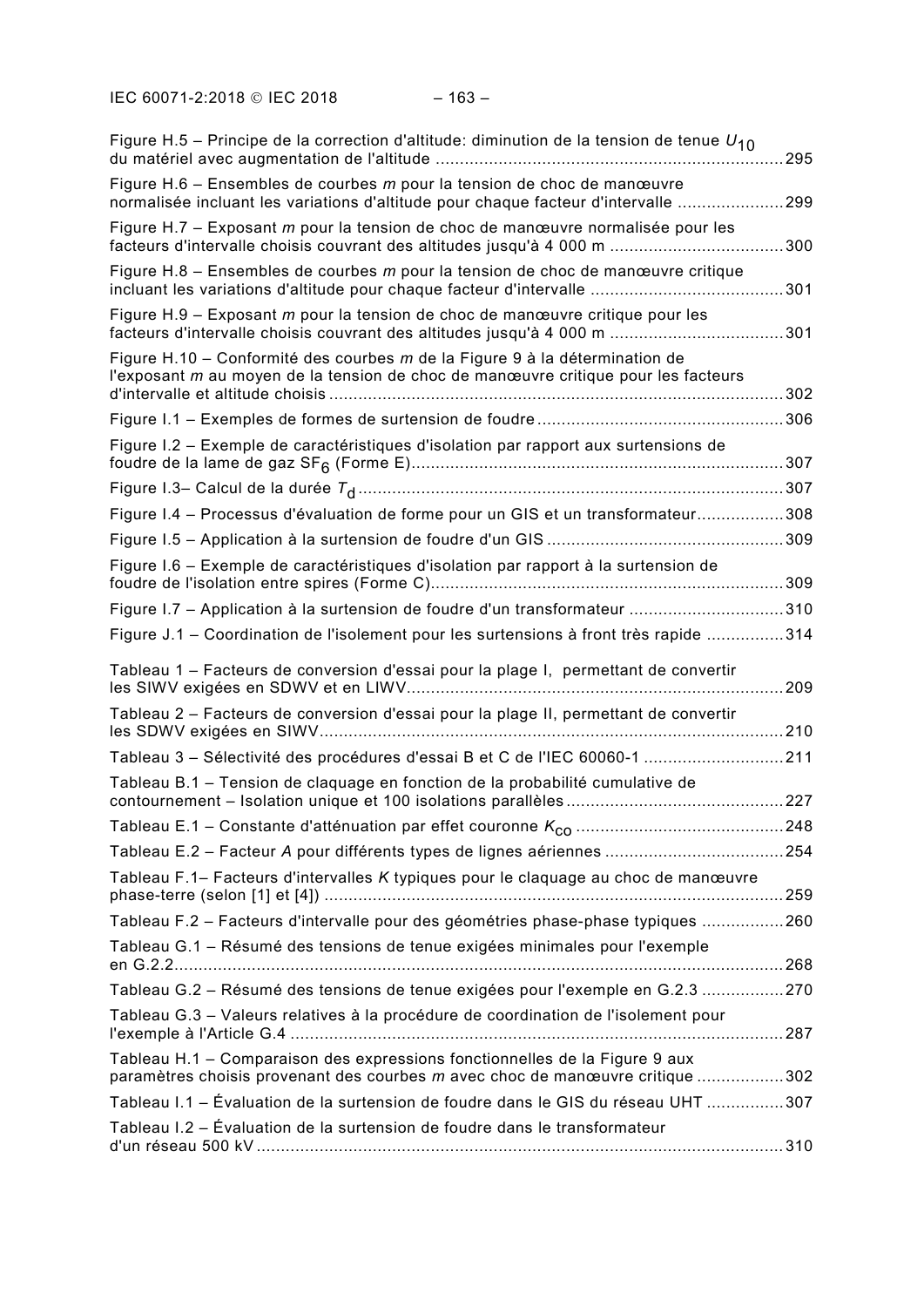# COMMISSION ÉLECTROTECHNIQUE INTERNATIONALE

\_\_\_\_\_\_\_\_\_\_\_\_

# **COORDINATION DE L'ISOLEMENT –**

## **Partie 2: Lignes directrices en matière d'application**

### AVANT-PROPOS

- <span id="page-17-0"></span>1) La Commission Electrotechnique Internationale (IEC) est une organisation mondiale de normalisation composée de l'ensemble des comités électrotechniques nationaux (Comités nationaux de l'IEC). L'IEC a pour objet de favoriser la coopération internationale pour toutes les questions de normalisation dans les domaines de l'électricité et de l'électronique. À cet effet, l'IEC – entre autres activités – publie des Normes internationales, des Spécifications techniques, des Rapports techniques, des Spécifications accessibles au public (PAS) et des Guides (ci-après dénommés "Publication(s) de l'IEC"). Leur élaboration est confiée à des comités d'études, aux travaux desquels tout Comité national intéressé par le sujet traité peut participer. Les organisations internationales, gouvernementales et non gouvernementales, en liaison avec l'IEC, participent également aux travaux. L'IEC collabore étroitement avec l'Organisation Internationale de Normalisation (ISO), selon des conditions fixées par accord entre les deux organisations.
- 2) Les décisions ou accords officiels de l'IEC concernant les questions techniques représentent, dans la mesure du possible, un accord international sur les sujets étudiés, étant donné que les Comités nationaux de l'IEC intéressés sont représentés dans chaque comité d'études.
- 3) Les Publications de l'IEC se présentent sous la forme de recommandations internationales et sont agréées comme telles par les Comités nationaux de l'IEC. Tous les efforts raisonnables sont entrepris afin que l'IEC s'assure de l'exactitude du contenu technique de ses publications; l'IEC ne peut pas être tenue responsable de l'éventuelle mauvaise utilisation ou interprétation qui en est faite par un quelconque utilisateur final.
- 4) Dans le but d'encourager l'uniformité internationale, les Comités nationaux de l'IEC s'engagent, dans toute la mesure possible, à appliquer de façon transparente les Publications de l'IEC dans leurs publications nationales et régionales. Toutes divergences entre toutes Publications de l'IEC et toutes publications nationales ou régionales correspondantes doivent être indiquées en termes clairs dans ces dernières.
- 5) L'IEC elle-même ne fournit aucune attestation de conformité. Des organismes de certification indépendants fournissent des services d'évaluation de conformité et, dans certains secteurs, accèdent aux marques de conformité de l'IEC. L'IEC n'est responsable d'aucun des services effectués par les organismes de certification indépendants.
- 6) Tous les utilisateurs doivent s'assurer qu'ils sont en possession de la dernière édition de cette publication.
- 7) Aucune responsabilité ne doit être imputée à l'IEC, à ses administrateurs, employés, auxiliaires ou mandataires, y compris ses experts particuliers et les membres de ses comités d'études et des Comités nationaux de l'IEC, pour tout préjudice causé en cas de dommages corporels et matériels, ou de tout autre dommage de quelque nature que ce soit, directe ou indirecte, ou pour supporter les coûts (y compris les frais de justice) et les dépenses découlant de la publication ou de l'utilisation de cette Publication de l'IEC ou de toute autre Publication de l'IEC, ou au crédit qui lui est accordé.
- 8) L'attention est attirée sur les références normatives citées dans cette publication. L'utilisation de publications référencées est obligatoire pour une application correcte de la présente publication.
- 9) L'attention est attirée sur le fait que certains des éléments de la présente Publication de l'IEC peuvent faire l'objet de droits de brevet. L'IEC ne saurait être tenue pour responsable de ne pas avoir identifié de tels droits de brevets et de ne pas avoir signalé leur existence.

La Norme internationale IEC 60071-2 a été établie par le Comité d'études 28 de l'IEC: Coordination de l'isolement.

Cette quatrième édition annule et remplace la troisième édition parue en 1996. Cette édition constitue une révision technique.

Cette édition inclut les modifications techniques majeures suivantes par rapport à l'édition précédente:

- a) l'annexe relative à la distance d'isolement dans l'air pour installation garantissant une tension de tenue aux chocs spécifiée est supprimée car cette annexe est déjà présente dans l'IEC 60071-1;
- b) 4.2 et 4.3 relatifs aux parafoudres ont été mis à jour;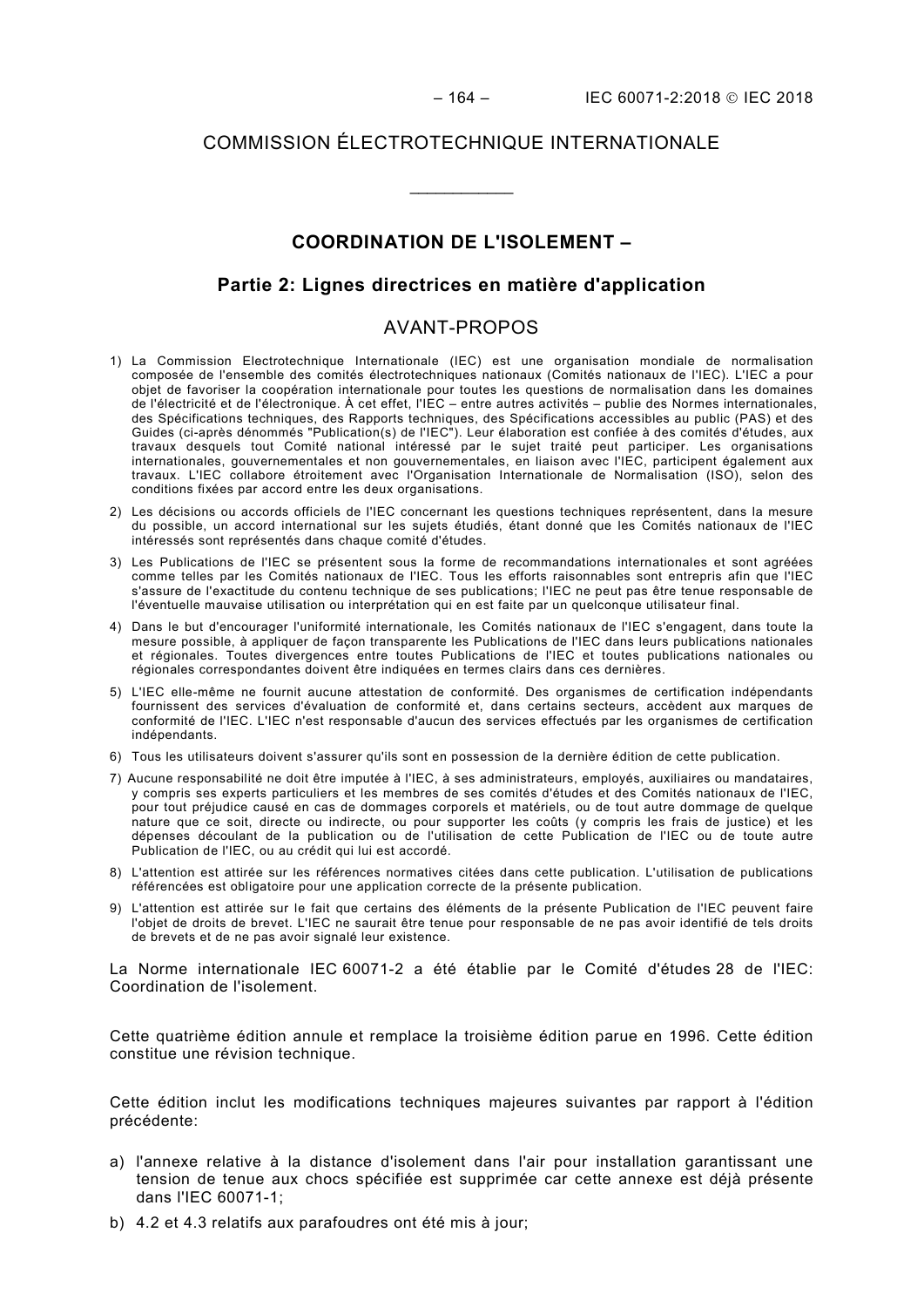- c) 4.3.5 relatif aux surtensions à front très rapide a été révisé. L'Annexe J relative à la coordination de l'isolement pour les surtensions à front très rapide dans les postes UHT a été ajoutée;
- d) l'Annexe H relative à la correction atmosphérique correction de l'altitude a été ajoutée;
- e) l'Annexe I relative à la méthode d'évaluation de la forme de la surtension de foudre non normalisée a été ajoutée.

Le texte de cette Norme internationale est issu des documents suivants:

| <b>FDIS</b> | Rapport de vote |
|-------------|-----------------|
| 28/255/FDIS | 28/256/RVD      |

Le rapport de vote indiqué dans le tableau ci-dessus donne toute information sur le vote ayant abouti à l'approbation de cette Norme internationale.

Le présent document a été rédigé selon les Directives ISO/IEC, Partie 2.

Il a le statut d'une norme horizontale conformément au Guide 108 de l'IEC.

Le comité a décidé que le contenu du présent document ne sera pas modifié avant la date de stabilité indiquée sur le site web de l'IEC sous "http://webstore.iec.ch" dans les données relatives au document recherché. À cette date, le document sera

- reconduit,
- supprimé,
- remplacé par une édition révisée, ou
- amendé.

**IMPORTANT – Le logo "***colour inside***" qui se trouve sur la page de couverture de cette publication indique qu'elle contient des couleurs qui sont considérées comme utiles à une bonne compréhension de son contenu. Les utilisateurs devraient, par conséquent, imprimer cette publication en utilisant une imprimante couleur.**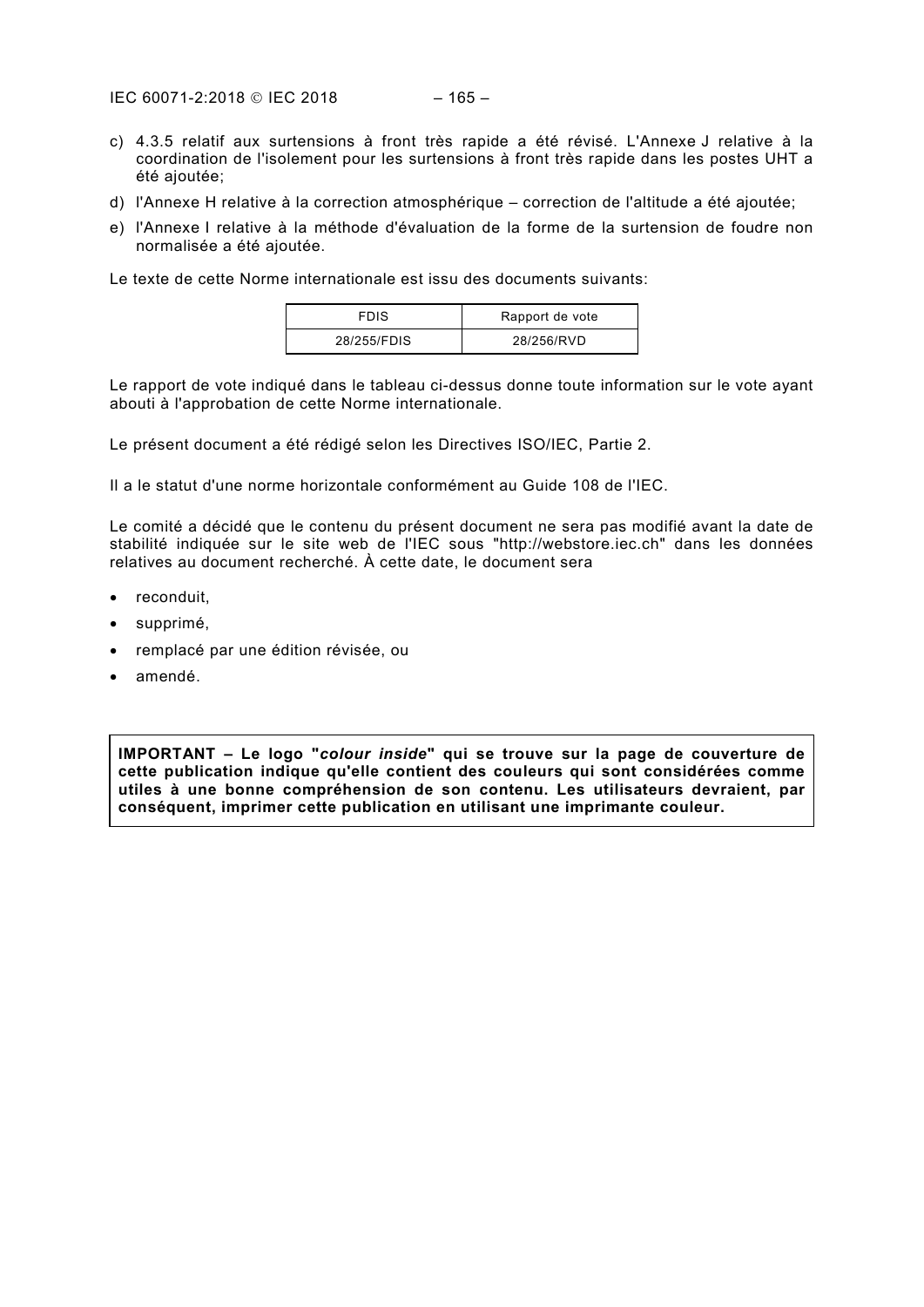# **COORDINATION DE L'ISOLEMENT –**

# **Partie 2: Lignes directrices en matière d'application**

## <span id="page-19-0"></span>**1 Domaine d'application**

La présente partie de l'IEC 60071 constitue des lignes directrices en matière d'application et concerne le choix des niveaux d'isolement des matériels ou des installations pour les réseaux triphasés. Elle a pour objet de donner des recommandations pour la détermination des tensions de tenue assignées pour les plages I et II de l'IEC 60071-1 et de justifier l'association de ces valeurs assignées avec les valeurs normalisées des tensions les plus élevées pour le matériel.

Cette association ne couvre que les besoins de la coordination de l'isolement. Les exigences relatives à la sécurité des personnes ne sont pas traitées dans le présent document.

Le présent document traite des réseaux triphasés de tension nominale supérieure à 1 kV. Les valeurs déduites ou qui y sont proposées ne sont généralement applicables qu'à ces seuls réseaux. Cependant, les principes présentés sont également valables pour les réseaux biphasés ou monophasés.

Le présent document traite de l'isolement phase-terre, entre phases et longitudinal.

Le présent document n'est pas destiné à détailler les essais individuels de série, qui doivent être spécifiés par les comités de produits concernés.

Le contenu du présent document suit strictement l'organigramme de la procédure de coordination de l'isolement présenté à la Figure 1 de l'IEC 60071-1:2006. Les Articles 4 à 7 correspondent à chacun des rectangles de l'organigramme et donnent des informations détaillées sur les principes de la procédure de coordination de l'isolement qui conduit à déterminer les niveaux de tenue spécifiés.

Ce document insiste sur la nécessité de prendre en considération, dès le départ, toutes les origines, toutes les classes et tous les types de contraintes de tension en service quelle que soit la plage de la tension la plus élevée pour le matériel. Ce n'est qu'à la fin de la procédure, au moment de sélectionner les tensions de tenue normalisées, que le principe de couvrir une contrainte de tension particulière en service par une tension de tenue normalisée est appliqué. De même, le document fait référence, à cette étape finale, aux corrélations établies dans l'IEC 60071-1 entre les niveaux d'isolement normalisés et la tension la plus élevée pour le matériel.

Les annexes contiennent des exemples et des informations détaillées qui expliquent ou corroborent les principes décrits dans le texte principal, et les techniques analytiques de base qui sont utilisées.

#### <span id="page-19-1"></span>**2 Références normatives**

Les documents suivants cités dans le texte constituent, pour tout ou partie de leur contenu, des exigences du présent document. Pour les références datées, seule l'édition citée s'applique. Pour les références non datées, la dernière édition du document de référence s'applique (y compris les éventuels amendements).

IEC 60060-1:2010, *Techniques des essais à haute tension – Partie 1: Définitions et exigences générales*